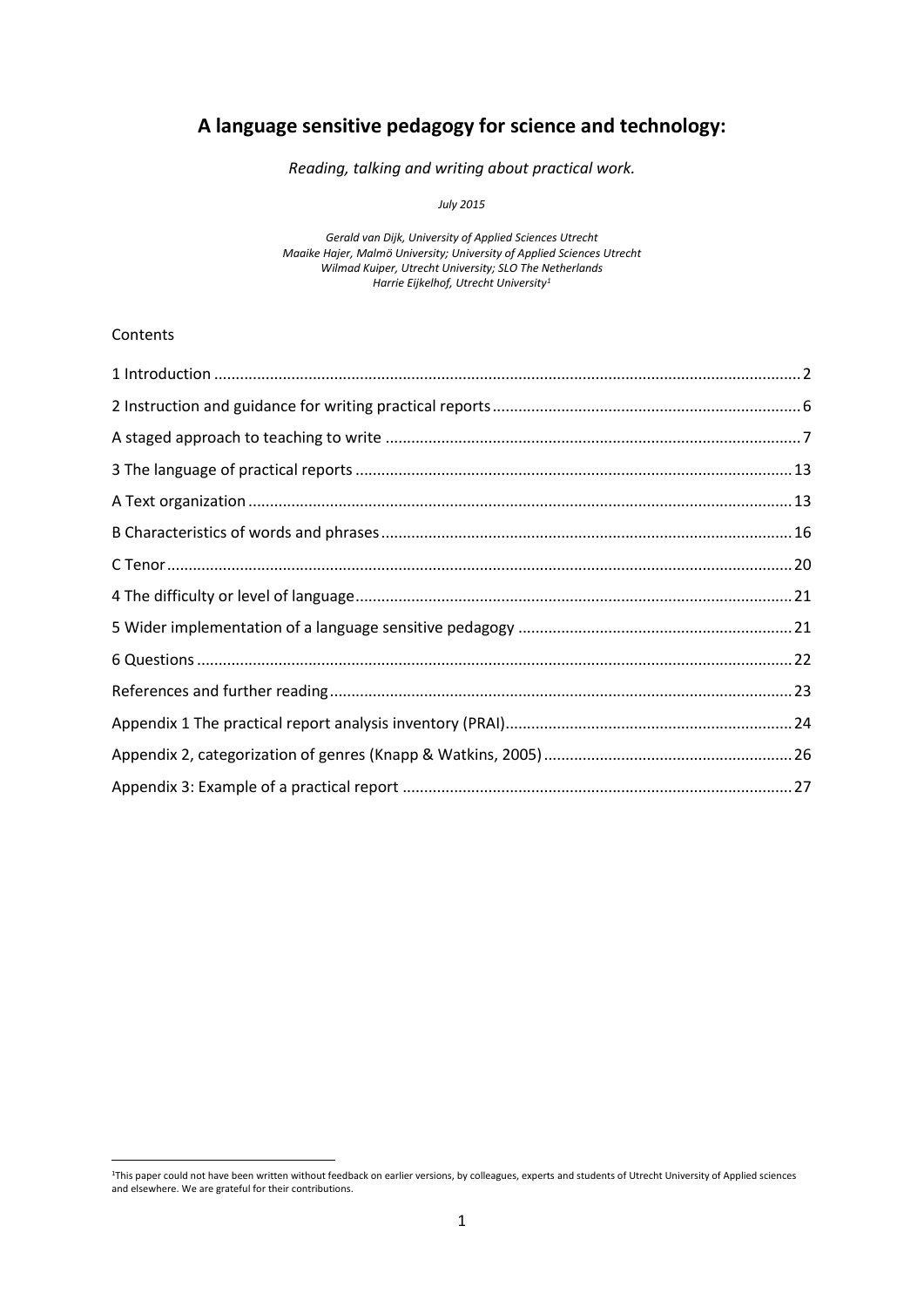# <span id="page-1-0"></span>**1 Introduction**

Yasmin, a student at secondary school, wrote a practical report. When she did so, she positioned herself in the role of a researcher who wrote a report for an imaginary customer. This customer suspected that too much salt had been added to the concrete mixture, which had resulted in decay of concrete. Yasmin figured out whether this suspicion was correct. Here is a fragment from her report:

The sand that has been used for the concrete contained 0.3 grams of salt per 10 grams of sand. We have repeated our measurements twice, so we are reasonably sure about this conclusion.

Many of Yasmin's peers did not manage to write such a good conclusion and also in other sections of their reports we see that they find it challenging to produce the language of science. The interwoven nature of science and language can also be seen in the following formulations by students.

- Student to class mate: *The switch is closed, just like a door.*
- Student in research report: *We have measured the result of greasy food on the cholesterol level.*
- Student in exam paper: *There is a current on resistor A.*
- Person at home: *Watch out because there is electrical current on the wire.*
- *Salesman of mountaineering equipment: This rope can handle a force of 320 kg.*

In this article we describe how science and technology teachers can help their students, so they can become proficient in producing the language of science. We use the practical report as an example, but the approach can also be used for other types of texts. First of all we explain why teachers would want to ask for a report after doing a practical. We distinguish between two reasons for that: enculturation into science genres and writing as a way to process information.

## **Reason 1: enculturation into science genres**

Below you will see examples of genres that are related to practical work in science and technology. Can you guess where these texts come from and who the targeted readers could have been? And why would we enculturate our students into such genres?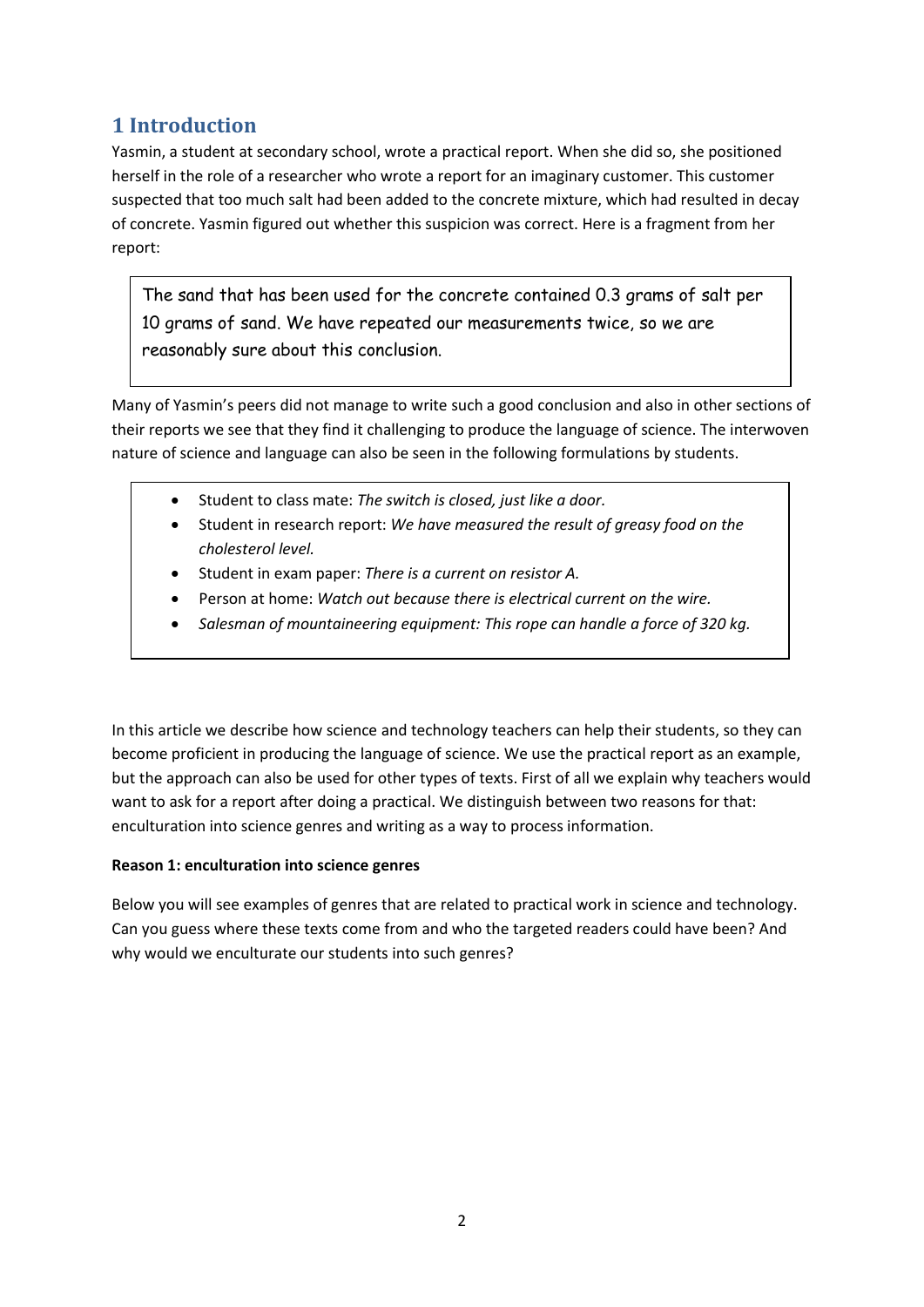## **1 Which food results in a lot of farting? Researchers from Harvard University found the answer.**

### **Fake sugar**

Substances such as xylitol in chewing gum cannot easily pass through the walls of the intestines. As a result ….

**3**



e. Check the free operation of valve number 2.

f. Replace the bearing after 100 hrs of operation

The above fragments are taken from respectively a popular scientific magazine for youths, an instruction from Ikea and a maintenance manual for operators. These are very different texts, that people encounter in daily life or in vocations and that can be understood by readers who have become familiar with the language involved. Some teachers even present real scientific research articles, in a simplified version, to familiarize their students with such text and give them an idea of how scientists communicate.

The Ikea fragment shows that, when we talk about 'language', we do not just mean the words and sentences, but also graphic representations. And symbols and equations are also part and parcel of science and technology language, according to our conception of language. We think of language as a system for meaning making in a social context (Halliday 2004). The first fragment above shows that the social context is indeed important if we look at the language. In a journal for scientists the word 'farting' would not be used. Yasmin, the student we started with, is also sensitive for the social context. She expresses herself formally, because her reader is a client.

A first distinction between genres can be recognized in the above fragments. Fragment 1 can be seen as 'explain', while the other two fragments can be characterized as 'instruct'. In addition, we distinguish between the genres 'describe', 'argue' and 'narrate' (Knapp and Watkins 2005). Yasmin for instance 'argues' why she is reasonably sure about her findings. In appendix 2 you will find these basic genres in one table. Which ones do you find important for your students and why?

## **Reason 2: Writing as a way to process information, to understand and remember.**

The second reason of Yasmin's teacher, for letting his students writing a report, has to do with conceptual development. Writing is a way to process new information, to come to a better understanding and to find out what one does not yet understand (metacognition). Every teacher knows that conceptual understanding is promoted when students have to explain things to someone else. The students will structure their knowledge while writing, they decide what's really important and they build a coherent and logical form of reasoning while writing. Additionally, the students' writing enables the teacher to gain insight into the students' learning process, which in turn enables him to give precise feedback and to assess the students' work.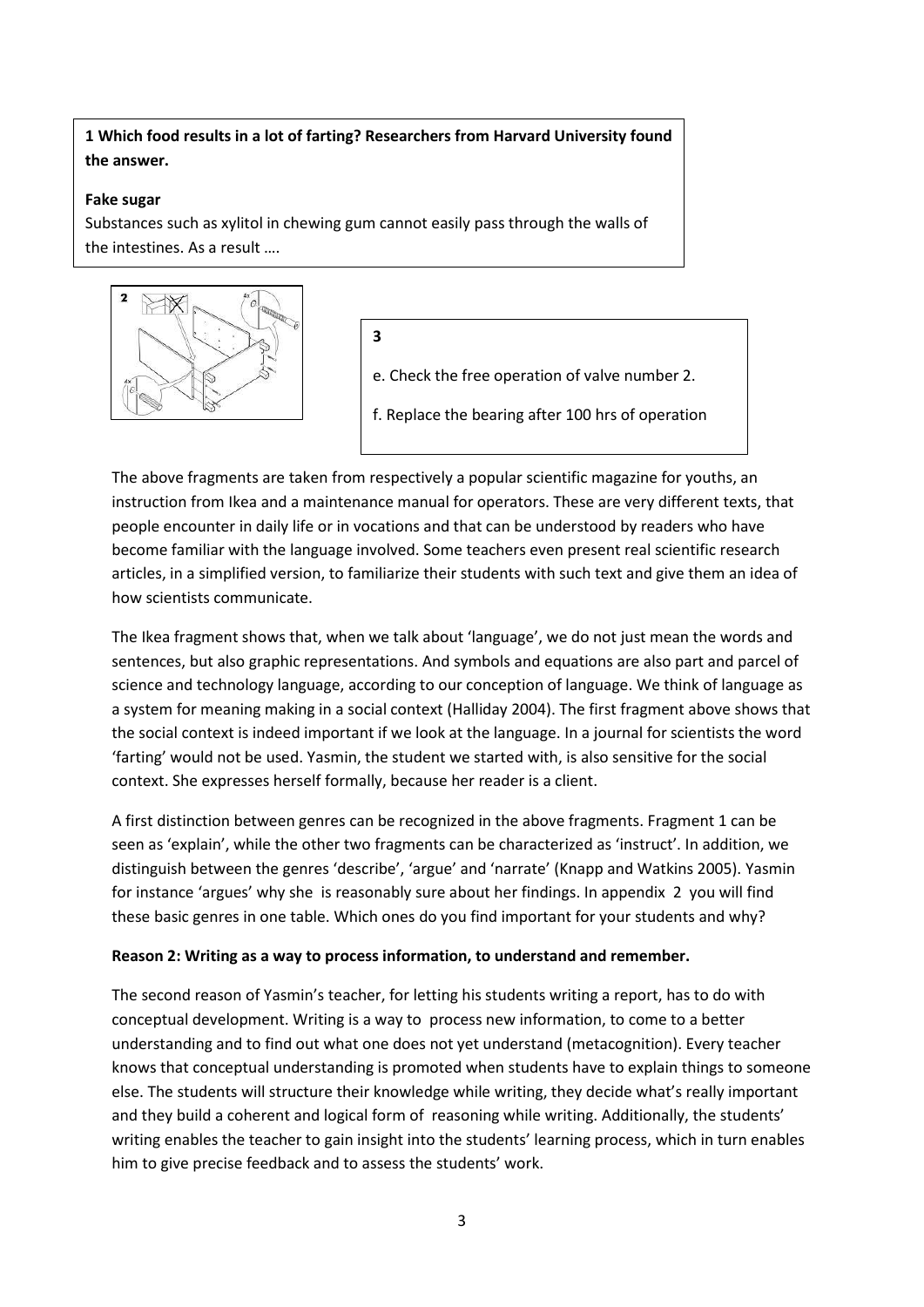#### **Other reasons**

More generally, we know that writing in the content areas can contribute to the development of generic language skills. In this text we however like to demonstrate how talking, reading and writing can be a natural component of content teaching in science and technology. We do not focus on issues such as spelling. We use the practical report as an example and we think that you as a reader will also see ways to apply this pedagogy to other types of texts.

Writing is not under all circumstances an effective way to foster learning in science and technology. Sometimes students perceive writing as time consuming and burdensome. In that case they will probably learn very little from it (Ellis et al, 2006). Therefor it is important that the teacher selects writing tasks with care. We would also argue that it is important that teachers explicitly explain to students why writing a particular practical report helps to learn science or technology. Jack, a teacher in a vocational stream for students with special educational needs, frequently asks his students to reflect on the way they have executed a procedure: In terms of the genres in appendix 3: he asks them to write a procedural recount. He also discusses with his students where such tasks occur in vocations. The fragment below has been written after a soldering task.

Finish the sentences below.

First I have …….. put something together ………………………..

Jack then tells the student why a formulation like that is not yet good enough in a specific situation at the workplace, whereas the formulation would be perfectly fine in other situations. He offers the ways to use words such as 'soldering' and ways to indicate a sequence of actions. His students understand that such language is needed in vocations and they are willing to write such texts in lessons that are not primarily meant for language education.

Functions of writing a report are of course strongly related to learning objectives behind a practical activity. What would you for instance ask your students to write, if the learning objective would be: 'The student can build a series and parallel circuit with 2 light bulbs'? Perhaps you would ask students to take pictures of their circuits and present them neatly. But if you want them to be able to explain different phenomena when a series or parallel circuit is being used, a very different report would be asked for. The 4 types of practicals which we distinguish, with different learning objectives, are: the conceptual understanding practical, the skills practical, the research practical (Millar, 2012) and the design based practical.

### **The conceptual understanding practical**

Students develop understanding of the natural world in scientific and technical terms, with the aid of experiences they encounter during the practical. Important function of the report: Developing understanding through a combination of experiencing and writing.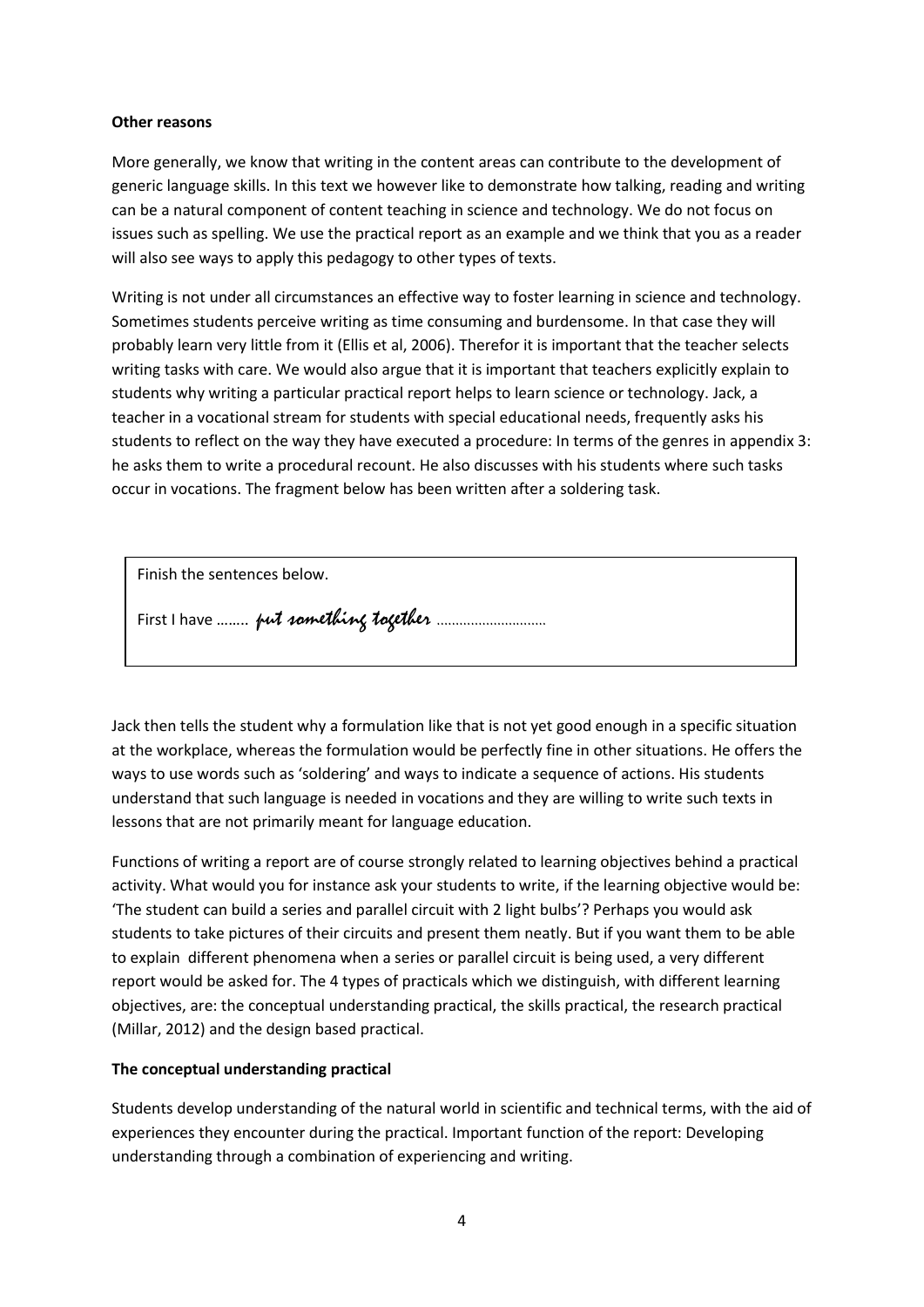### **The skills practical**

Students develop knowledge and skills to act skillfully in a lab or workshop, or to follow a procedure. Important function of the report: reflecting on the execution of the actions and henceforth gaining a greater understanding of one's own skills.

### **The research practical**

Students develop knowledge, skills and a positive attitude towards scientific and technical inquiry. Important function of the report: Convince the reader that valid and reliable research has been carried out, whereby an answer has been found for a research question.

### **The design based practical**

Students develop knowledge, skills and attitudes to design and make an artefact. Important functions of the report: Learn to take on the role of a designer, by writing as a designer; convince the reader that a transparent design method has been carried out and that the end product will meet users' needs.

Often one practical will combine different learning objectives. Van de Berg and Buning (1994) argue that one kind of learning objectives should be central, because it would be too demanding for students to learn such diverse things.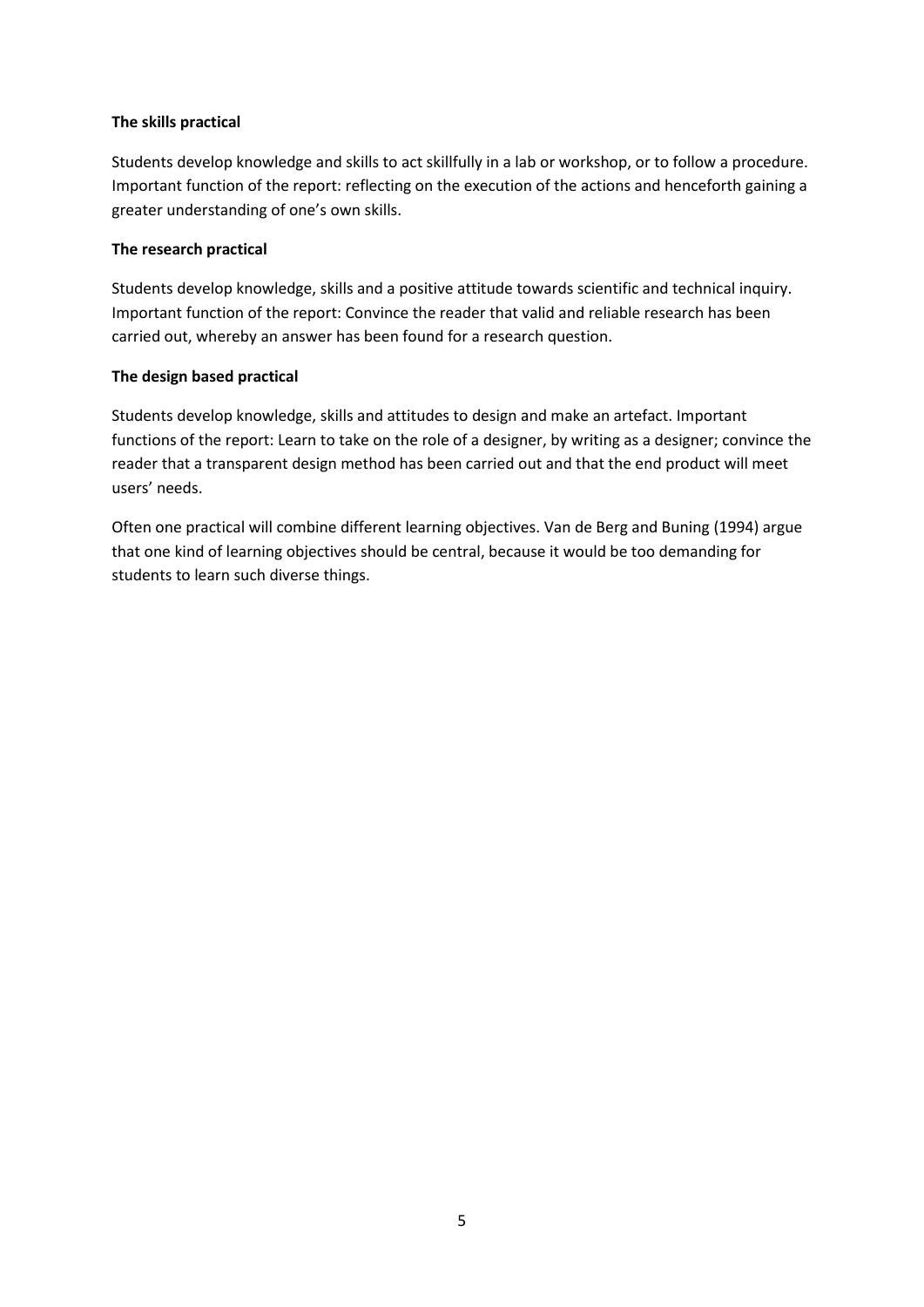#### **Intermezzo**

Language is used in a particular setting with a particular purpose. How you say something, is related to that setting and on the people who are there. Look at the statement "*Would you care to talk a little softer, this is a 'silence train coach*'. The person who says this, makes a request, and that is very politely worded in a somewhat anonymous setting. Such a request may also sound like this: "*Hey, shut the hell up, I want to sleep*", between young people who sleep in the same room after a party. In the train compartment that language would have resulted in irritation.

This happens with written texts too. They have a function: they report, they argue, they instruct. And the way those functions are expressed, depends on the people who write the text and read, and on their mutual relationship. Where a scientific youth magazine would write "*thunderstorms occur when clouds clash*," meteorologist on a weather website would write "*A thunder storm is caused by rising and descending air currents in large rain clouds and by electrical fields between earth and atmosphere*."

Such choice of words and clauses can be expected when meteorologists want to express content and their sense of authority over this content. This aspect, that texts have certain functions within a context, and that incorporating words and formulations depend on the writer and intended reader, can also be recognized in lab reports. To make students master such texts, we as teachers have to understand how our language works. But before we look at the intricacies of our subject language in section 3, we will look at the kind of instructional sequencing that is likely to help our students.

# <span id="page-5-0"></span>**2 Instruction and guidance for writing practical reports**

Writing can be seen as difficult by students, because:

- They do not know how to start.
- They are unable to make the text coherent.
- They are unable to produce the abstract and formal written language of science and technology.

For teachers it is not always easy to help them. Understanding how subject specific language works and having heuristics at hand, can help to shape instruction and guidance in class.

Let us make the comparison with the way an experienced mason teaches his young colleagues the tricks of the trade. He will not limit himself to handing over a list of tips, tricks and rules. He will demonstrate parts of the bricklaying process and he will often point at examples of different qualities. He also has language available to talk about this, like 'gauged mortar' and 'struck joint'. If we want to support students to write in our subjects, we should also be explicit about the qualities of good products. And like the masons, we need language to talk about these qualities.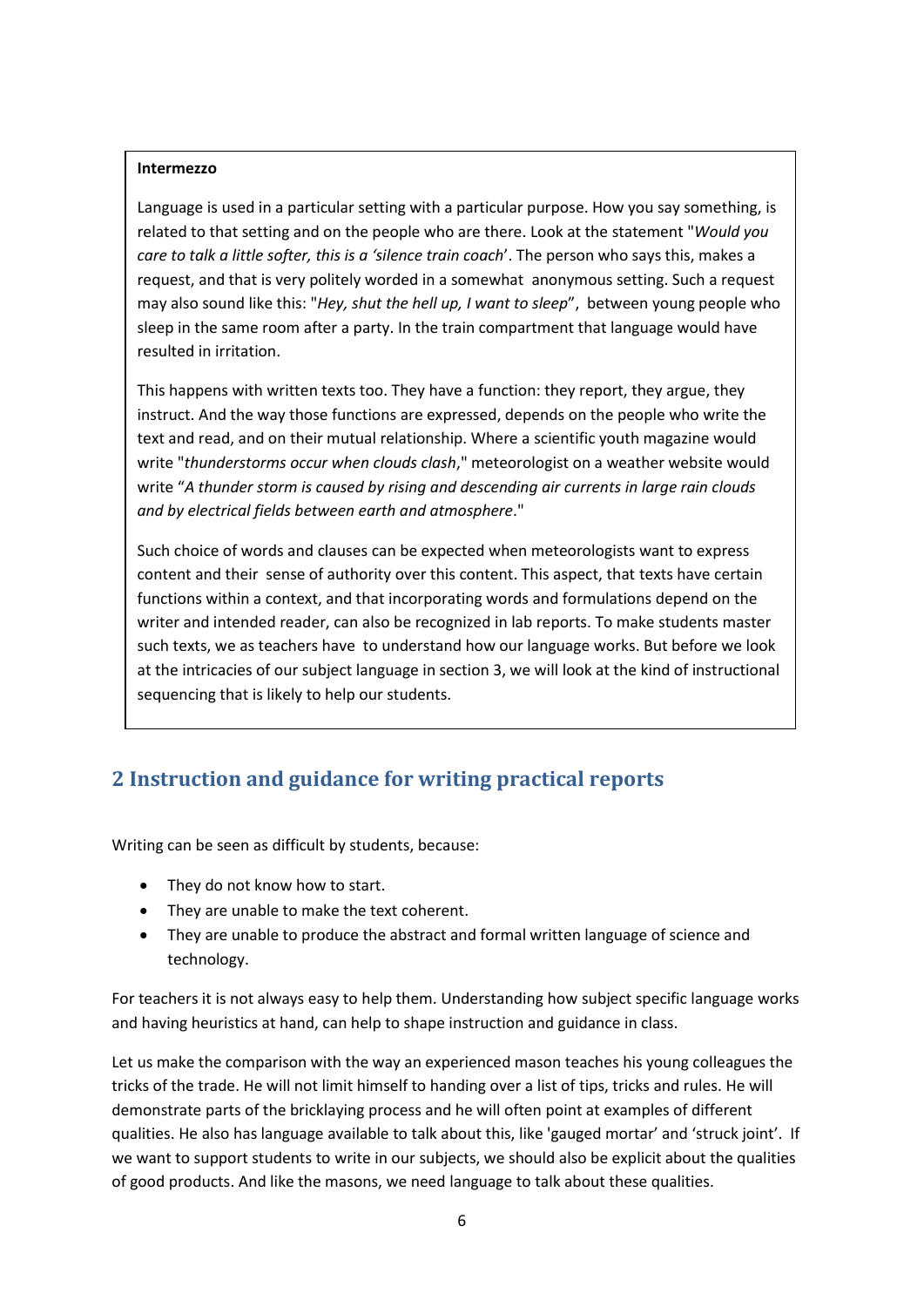# <span id="page-6-0"></span>**A staged approach to teaching to write**

In this text we use a teaching learning cycle (TLC) as described in Rose and Martin (2012). We think of this teaching learning cycle as a set of tools that structures a pedagogical repertoire that experienced teachers may already possess.

**Stage 1 deconstruction:** Students and the teacher discuss how a texts are made up, they unravel exemplary texts and thereby gain insight into the most important quality characteristics. They also uncover how these characteristics are related to the (social) context in which the text is written. Students have ample opportunities to talk about the content and about the exemplary text(s).

**Stage 2 Joint construction:** the students write together (part of) a report under the guidance of the teacher. Again, there will be a lot of 'text talk' going on.

**Stage 3 Independent construction:** the students write independently, using the characteristics of a good report that they have discovered earlier.

The main objective of the TLC is learning to produce texts that are appropriate to the discipline, or genres. However, we want students to learn to use the scientific and technical genres creatively. The aim is not that students write template-like texts, using strict rules, but that they can take part in this important part of our culture (Christie & Derewianka 2008) at a level that is attainable for them.

Here you can see how teacher Rob uses the TLC.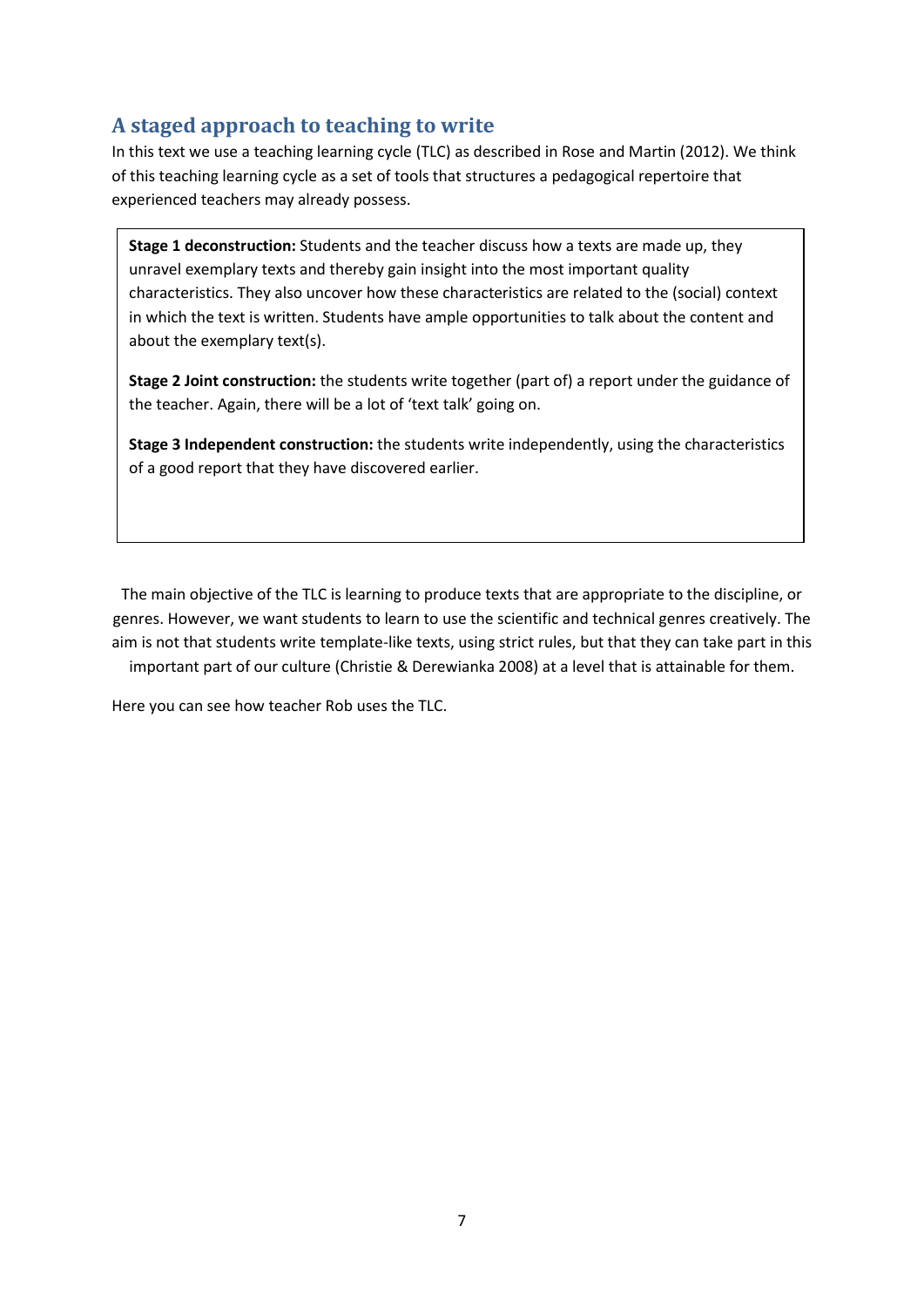## **Staging (shortened) of a lecture series by Rob. Topic: distillation**

Introduction: Students search the internet for images, using the search term 'distillation'. They discuss in pairs what they see (context-rich). Rob explains why writing the report helps to come to an understanding of distillation.

Practical: Students perform a distillation of red wine. They record observations.

Rob follows the TLC.

1) Deconstruction: Rob shows a report of a student of last year, whereby he pays attention to strong and weak formulations of observations and conclusions. He shows his students a cross sectional view of the setup and tells why this particular kind of representation is useful in chemistry (it shows where entrances of glass tubes are blocked or open). Students copy part of the drawing and Rob pays attention to labels such "distillate".

2) Joint construction: Rob asks some students to formulate an observation. Turn taking is structured: he gives time to think and he gives feedback to make the wording stronger. After a few turns, the formulation "*the white drops coming from the glass tube taste dirt*y" has changed into "*the distillate is colorless and tastes like alcohol* ".

3) Independent construction: Students write their reports in pairs. In the conclusion, they provide a coherent explanation for the separation of water and alcohol at the level of particles. They use the theory from their books and they use words like "distillate" and "boiling point".

In this example we can see that the chemistry content is learned during the writing process and that students are enculturated into genres that are specific for chemistry or chemistry education. We will now discuss the TLC in more detail.

### **Stage 1: deconstruction**

The basic idea behind this step is that students discover what choices are made to realize meaning in this content area and in this situation. They discover features of the language used. They may thereby also read the textbook under the guidance of the teacher: *"Do you see that on page 5? It says that there is voltage across the LED. This is how we say it in physics.*" But the teacher may also demonstrate non-examples and explain why these lack a certain quality. Students can only learn the language of science and technology if they are challenged to produce this language both verbally and in writing. The teacher thereby gives feedback, so students have a chance to improve their language. Appendix 3 contains a complete example of written feedback by a teacher.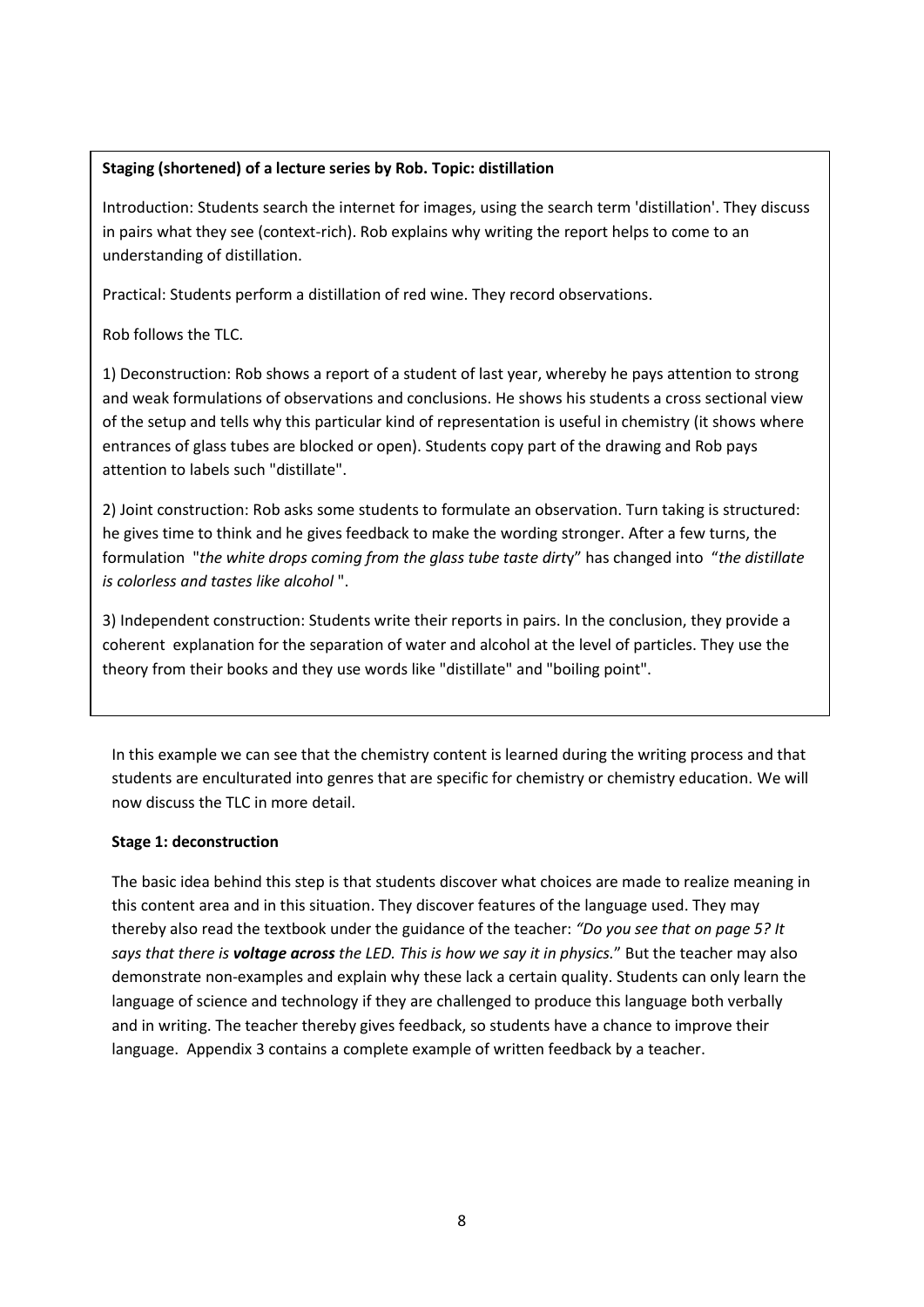Proper start of your sentence, because you make clear that it is YOU who has conducted the investigation.

From our measurements we can conclude that the sand that has been used for the concrete contained 2 grams of salt per 10 grams of sand. We have repeated our measurements twice, so we are reasonably sure about this conclusion.

> Usually we would use the word 'concentration' for this.



As we have stated, verbal interaction between students should also be stimulated by the teacher in order to develop writing proficiency. Mercer (2004) formulated a set of criteria for what he calls 'exploratory talk' in small groups For a set of criteria for the quality of group talk, we draw form.

- All information is shared.
- All students are encouraged to participate in the discussion
- Opinions and ideas are taken seriously and considered.
- Everyone is asked to give arguments for an opinion.
- Challenges and alternatives are made explicit and negotiated.
- The group is trying to reach consensus.

Students should understand that this is a form of discussion, a verbal genre, that belongs to science and technology. In scientific discussions at conferences for example, an open discussion about the methodology and the findings is to be expected. In addition to verbal interaction about a sample report, writing can also be practiced. If students speak the language of science and technology, this does not mean that they can write it too. Written language is generally more abstract, more precise and more formal than verbal language. An example of a written assignment during this first phase (on a design based report), is:

The exemplary report contains a 'program of requirements' for the design. Look closely at the wording of design requirement 1. Now formulate a design requirement for your own design, and use similar wording.

Reading plays an important role in the writing process. The following is an example that shows how the connection between reading and writing can be made at this stage.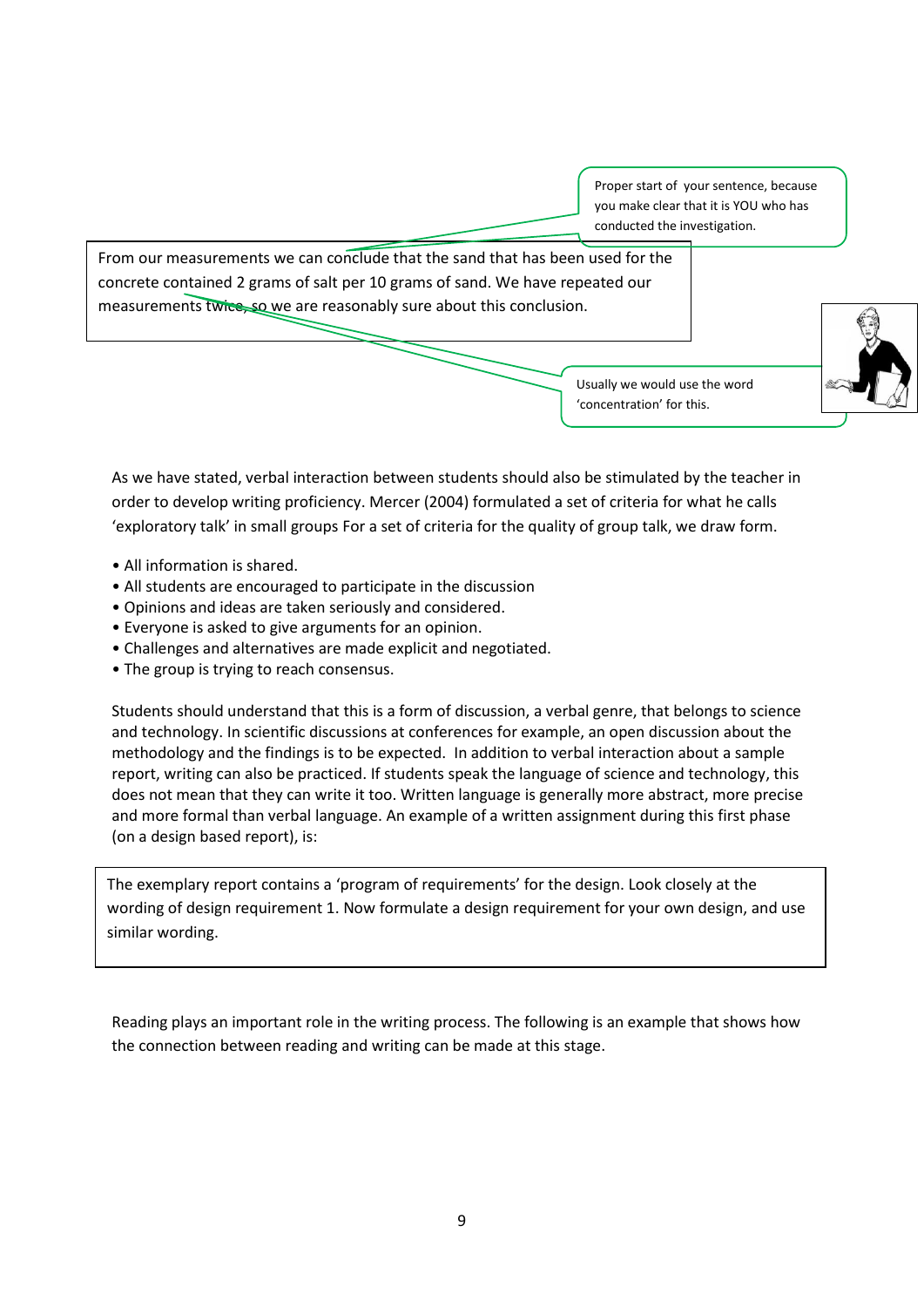**Teacher:** You're going to write a practical report that demonstrates your understanding of the concept of 'force' in physics. But how do we talk about force in physics? Now, **read** paragraph 3 silently [the students read]

In the second sentence we read: "A force of 600 Newton is exerted on the diving board, as a result of gravity acting on the person." Which verb is used in conjunction with the word "force"? [thinking time]

**Teacher**: Julian?

**Julian:** exerted

**Teacher:** Right. And do you see more sentences in which that combination is used between the words "force" and "to exert"? [thinking time]

**Florence:** Yes, in paragraph 1

**Teacher:** That's right, Florence. And can you give an example that shows that outside of physics people talk differently about forces? In sports for example? Give us a sentence that you would expect on a website about weightlifting, in which the word force is used. [thinking time]

**Florence:** A weightlifter can push a force up to 250 kg.

**Teacher:** Right, but in your report you can also write it say the way it is in the book: "a force is exerted." [ teacher comments on the unit of force]

In this example reading is supported in a strong way. You'll probably find more information on reading strategies at your English department. And of course, science school books contain tasks that help students to process the information in the texts.

In summary we can say about this stage that sample texts are deconstructed with the intent to let students discover what language they can use in their report. Various methods may be used that activate students. We also saw that the writing skills of students may develop from verbal skills and from reading skills.

## **Stage 2: Joint construction**

In this stage, the students and the teacher collaboratively write a section of a report, focusing on the characteristics of the genre. Here too, all kinds of methods that activate students can be applied. What matters, is that the students get support in writing and that the teacher models the writing process. It may even be helpful for the students if the teacher writes a few sentences on the board, while thinking aloud, deletes, looks up something in the book and tries again. This is a form of modeling that demonstrates the strategy 'kill your darlings'. Below you'll find another example.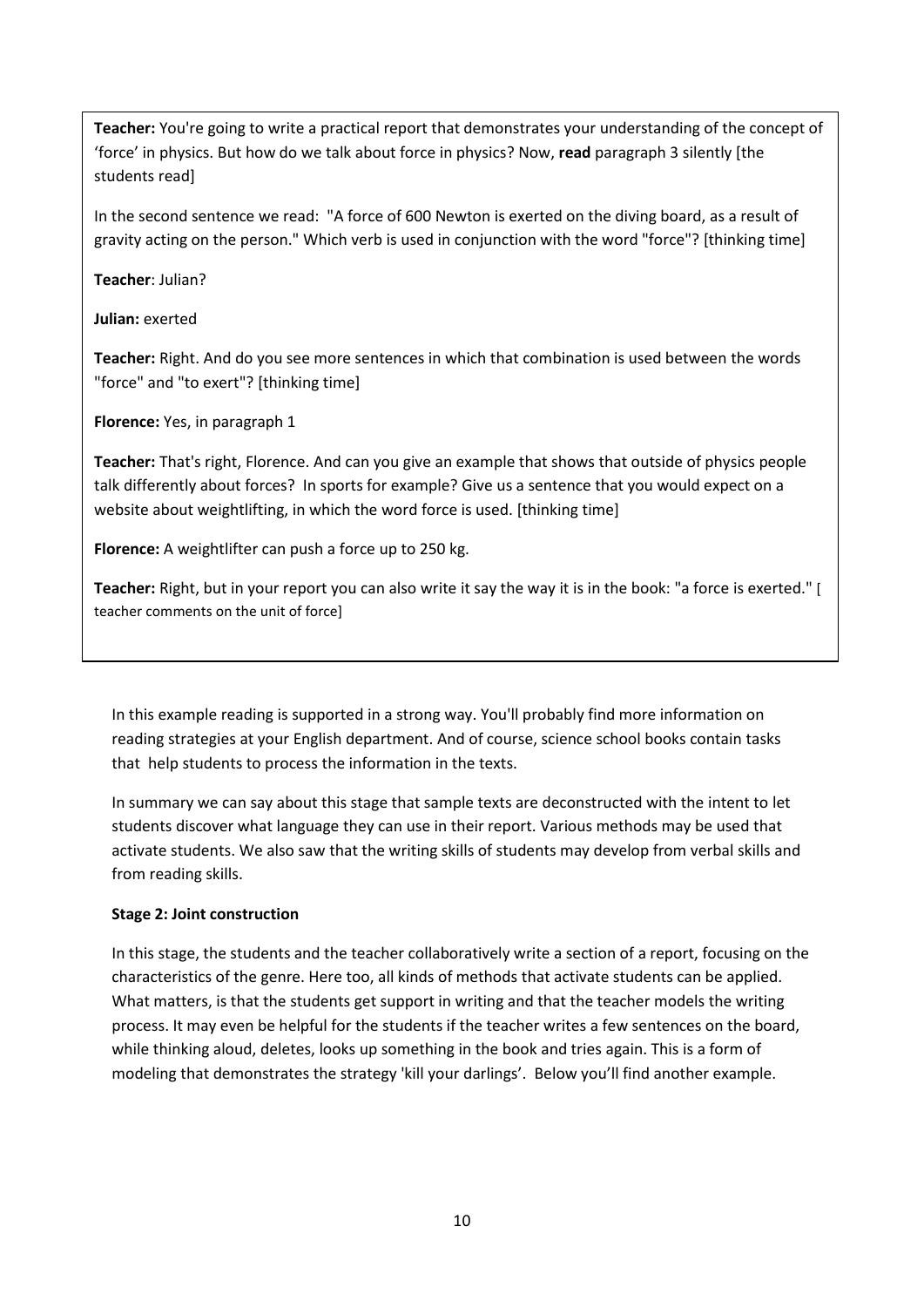**Teacher:** You have done the distillation of red wine really well. Each group has written all observations in a Google Doc. Those texts appeared real time on my white board. So I have already looked at them, while you were still writing. Let's look at the Julia's first observation: "It stinks", I read here.

Whether this stunk or not, is an opinion of the observer. I, for instance, liked the smell. Julia, can you rephrase it in such a way that all classmates agree?

**Julia:** There's a sweet alcohol-like odor coming from the cooling tube.

**Teacher:** Good. That observation can now be rewritten in your own report.

## **Stage 3: independent construction**

Now that the students have a good idea of the characteristics of the genre to write, they can write their own texts. That does not mean that support is absent. The teacher may give 'writing frame' for instance. The writing frame below is a scaffold for a report on a 'conceptual understanding practical' about a falling feather and a stone in a vacuum tube. It fits the Predict Observe Explain (POE) sequence that is common in science pedagogy.

My prediction was that the feather falling and the stone in the glass tube ... .. What happened was that ...... Compared to my prediction ...... My explanation, using theory about, ...... is ...

To make writing frames for the various types of lab reports, examples can be used that we give in the next section under 'structuring practical reports'. Assessment criteria and feedback on the final report, can be given in the form of a rubric. This example is meant for upper streams of science.

| criterium                                                                  | Increasing quality $\rightarrow$                                     |                                                    |                                                                                                                                  |                                              |
|----------------------------------------------------------------------------|----------------------------------------------------------------------|----------------------------------------------------|----------------------------------------------------------------------------------------------------------------------------------|----------------------------------------------|
| <b>Structuring of</b><br>reasoning, from<br>observations to<br>conclusion. | The list of observations contains<br>conclusions.                    |                                                    | The observations and conclusions are separated.<br>In the conclusion section, observations are<br>related to theory. 6-10 points |                                              |
|                                                                            | 0-5 points                                                           |                                                    |                                                                                                                                  |                                              |
| The discussion with<br>attention to level of<br>uncertainty of             | No arguments are given<br>for reliability and validity<br>of answer. | Arguments either about<br>validity OR reliability. |                                                                                                                                  | Arguments about validity AND<br>reliability. |
| answer on research<br>question.                                            | 0-3 points                                                           | 4-6 points                                         |                                                                                                                                  | 7-10 points                                  |

The three stages that we have discussed are shown as a model below (Rothery 1994 in Rose and Martin, 2012)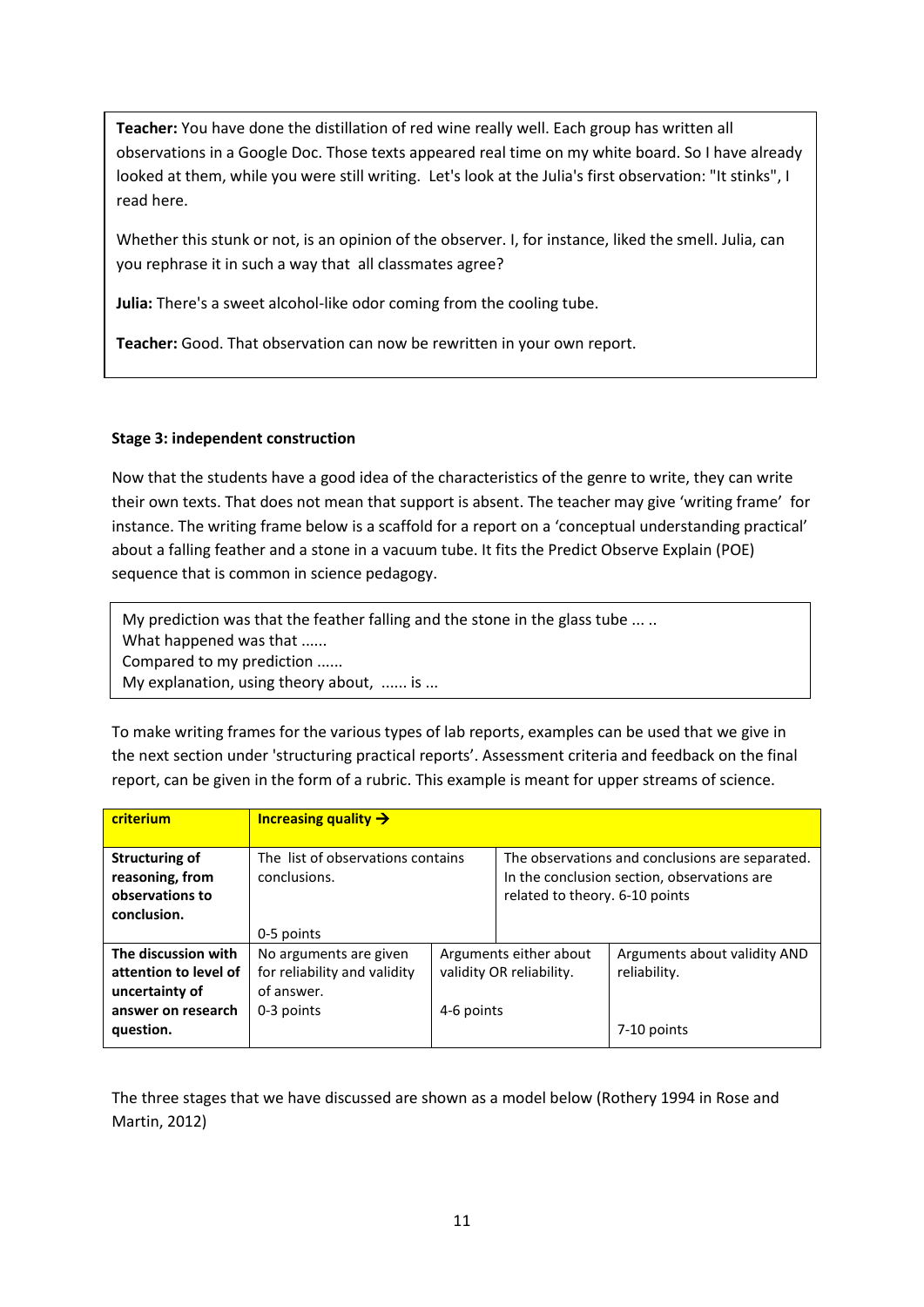

From the inside out, we see the concentric circles:

**Control and critical orientation:** The pedagogy facilitates control over verbal and written language by everyone, even by students who have not acquired all kinds of (cultural) aspects of academic language at home at an early age. This control gives students opportunities at school, in everyday life and in future professional life. However, control over language is something else than to merely imitate examples. 'Critical orientation' in the heart of the model means that students can creatively use the language, be part of it, criticize it.

**Building field (content):** Developing an understanding of the content does not necessarily take place before the writing, as we have seen.

**Three stages:** Deconstruction, joint construction and independent construction as described above. The system that we use for taking apart the language of science and technology, will be described in the next section.

**Setting context:** The verbal and written genres are placed in a context. In the role of a researcher, who presents for unknown colleagues, students speak differently than when they speak for their own classmates in their role as a fellow student.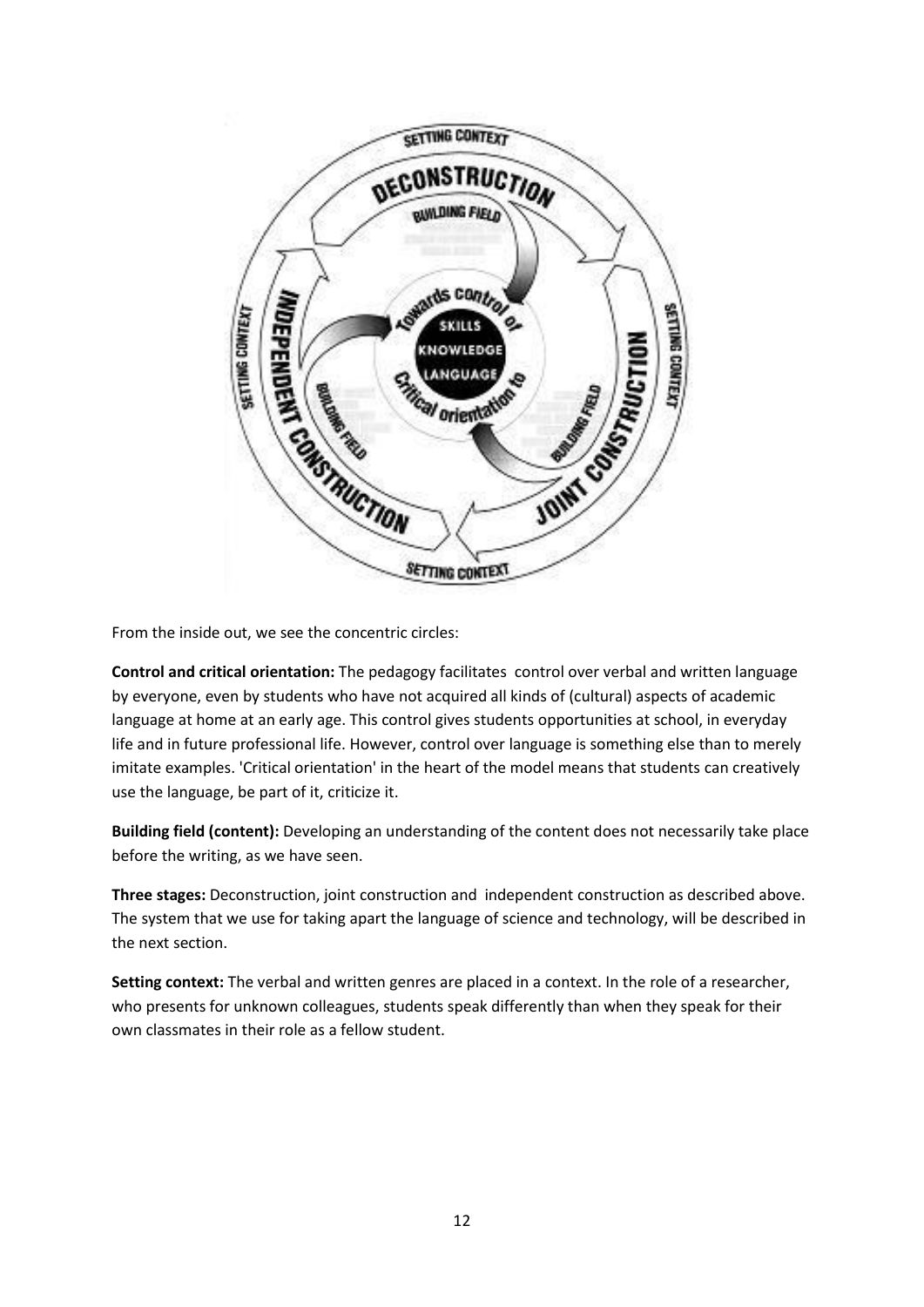# <span id="page-12-0"></span>**3 The language of practical reports**

It is important for students that they discover what the qualities are of good reports. We successively discuss the organization of the text and the characteristics at word and sentence level. In this way we build a 'knowledge about science and technology language'.

## <span id="page-12-1"></span>**A Text organization**

For each of the main types of practicals we give an example of the organization of a report that fits the function of the practical. Because the emphasis is on organization, we have omitted a lot of text. Blue text is intended to illustrate what could come next.

| Reports about research practicals                                                                           |  |  |  |  |
|-------------------------------------------------------------------------------------------------------------|--|--|--|--|
| <b>Title: Corrosion of iron under different conditions</b>                                                  |  |  |  |  |
| <b>Introduction</b>                                                                                         |  |  |  |  |
| This research report is about corrosion of iron in dry and wet, hot and cold, dark and light<br>conditions. |  |  |  |  |
| The study was carried out because we wanted to know                                                         |  |  |  |  |
| Research question:                                                                                          |  |  |  |  |
| Hypothesis:                                                                                                 |  |  |  |  |
| <b>Research method</b>                                                                                      |  |  |  |  |
| We have carried out the investigation as follows:                                                           |  |  |  |  |
| A cross sectional drawing of the setup:                                                                     |  |  |  |  |
| results                                                                                                     |  |  |  |  |
| A measurement of the  yielded                                                                               |  |  |  |  |
| A table in which the measurements of  are shown                                                             |  |  |  |  |
| A graph in which the  is plotted against                                                                    |  |  |  |  |
| A calculation of the                                                                                        |  |  |  |  |
| discussion                                                                                                  |  |  |  |  |
| Our results are partially consistent with the theory  because                                               |  |  |  |  |
| What we do not know for sure after this investigation  because                                              |  |  |  |  |
| conclusions                                                                                                 |  |  |  |  |
| From the observations, we conclude that our hypothesis                                                      |  |  |  |  |

The answer to the research question is ..........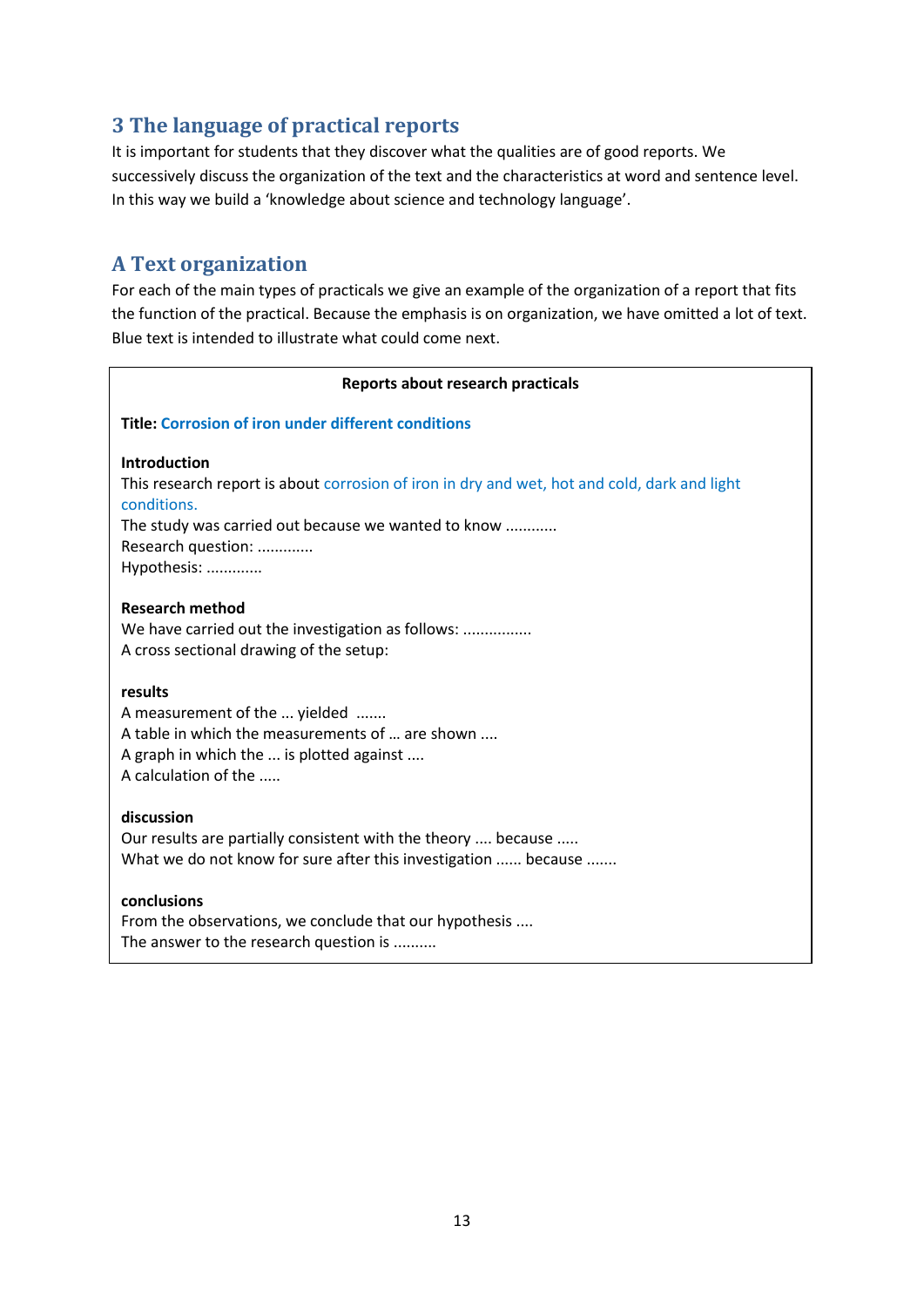#### **Reports about conceptual understanding practicals**

**Title:** The differences between series and parallel circuits

#### **Purpose of practical**

By means of this practical I wanted to develop a better understanding of the theory about electrical circuits

#### **prediction**

Before the experiment I had written the following prediction: If, in an experiment .........., then .......................

#### **Observations and results**

I saw ....... When we changed ......, ...... happened. A table of the measurement ...... A calculation of ... .. .......

### **Comparison of prediction and observations**

My prediction was confirmed / not confirmed, because ... .. I can explain this as follows, using the theory about ......

.............

### **Reports about skills practicals**

#### **Title:** Operating a microscope

### **The aim of the practical**

I did this practical to practice with using a microscope.

#### **Procudure**

I have executed the procedure as follows:

- 1 Firstly I ......
- 2 Then I ............
- 3 A sketch of the situation at that moment ......... ..
- 4 ............

#### **Reflection**

The practical has helped me in the following way to develop my skills….. What I need to practice more, is ...... because .......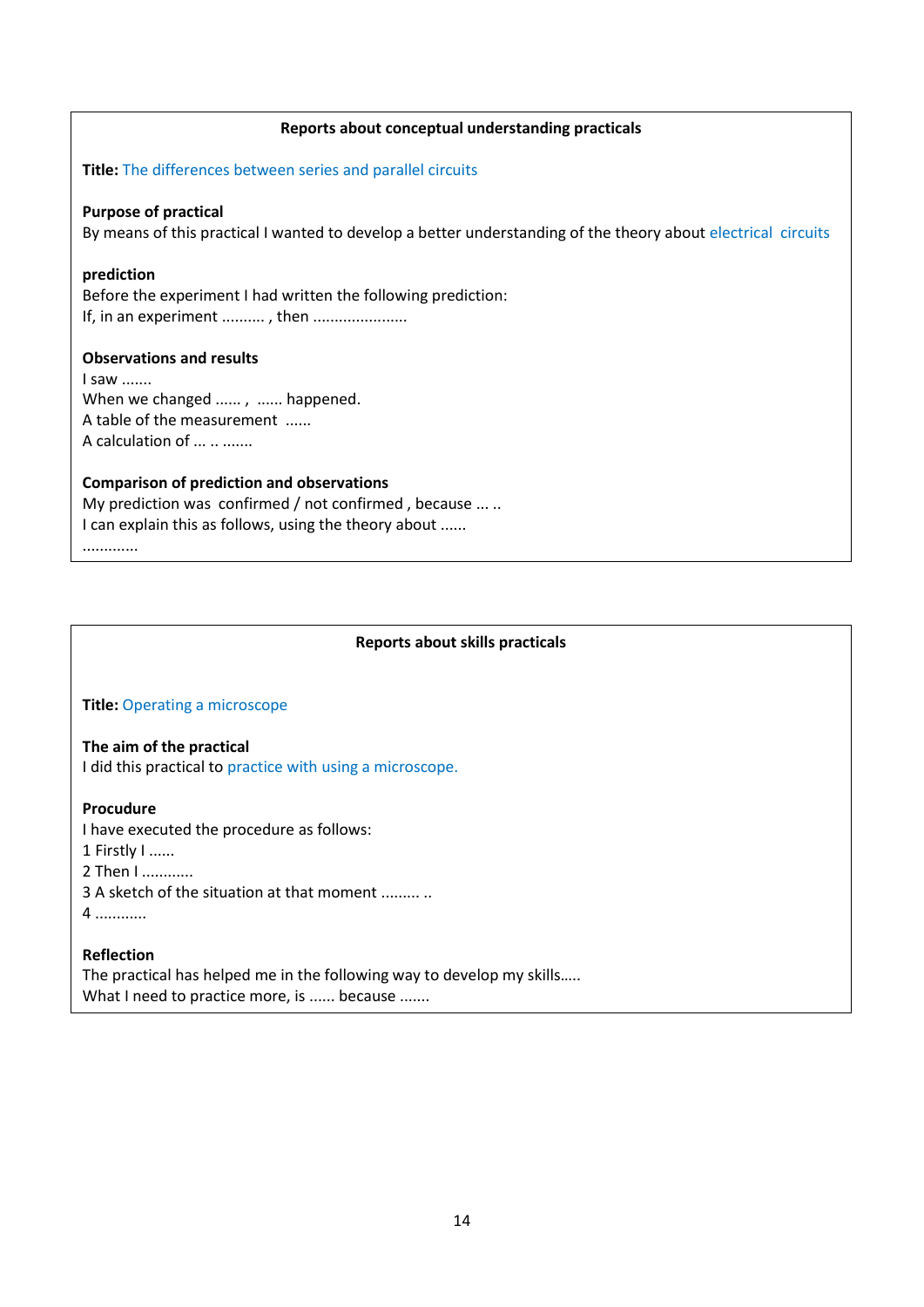# **Report about a design based practical Title:** Designing a bookcase **name: Introduction and design problem**  A design for a bookcase was a needed for my sister ..., because…… **Programma of requirements**  The following requirements needed to be met: 1 The design must... because ... .. 2 …. **Design Process**  First, the needs of the client were investigated, using ...... .. Subsequently, the program of requirements was drawn up and discussed with the client. That resulted in the following adjustments ...... After that, I worked on different solutions (concepts), which resulted in the following models: foam model / sketches of part. ... [Photos and drawings] **Solutions** Concept 1 (name and picture). This concept is characterized by ... .. Strengths of the design are ...... ... A disadvantage of the design can be ....... Concept 2 .......... **Description of the prototype**  We have chosen solution. ... because ... **Test results**  To test whether the prototype met the requirements, the following experiments were carried out ... .. From the experiments it has been found that ... .. Recommendations for use and maintenance of the design are …. ...... **Appendix:** processing of materials and connections in the design……

.......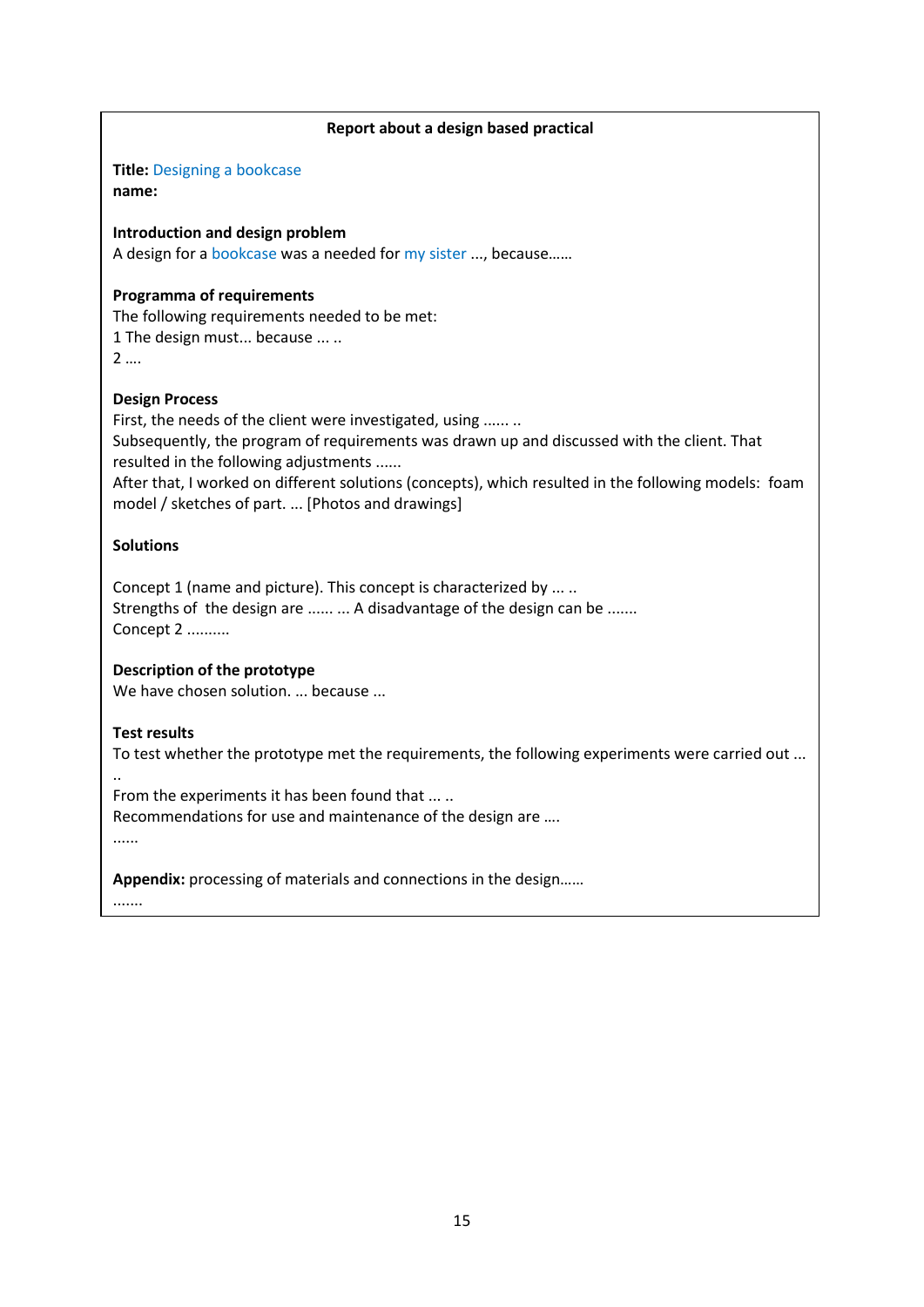The above examples of text organization are certainly not exhaustive or prescriptive. We do not use the term genre as an indication for one type of text with a fixed structure. We use it to indicate that the writer wants to achieve something particular with the text, in a social and cultural context.

## <span id="page-15-0"></span>**B Characteristics of words and phrases**

The frame below shows two sentences from the conclusion of a research report, written by different students. The research question was: What factors play a role in the rusting of iron and how can you explain this?

Jasper: Iron rusts fastest in a warm dark place, where it is a bit wet and salty.

Florien: Factors that play a role in rusting, are a high temperature and the presence of salt and water. Rusting is a form of corrosion or oxidation. The reactants are iron, oxygen, and water. These substances are needed for corrosion.

We see from these examples that it is useful to illuminate language features at word and sentence level. Florien formulates a higher scientific level than Jasper, through the use of concepts. These concepts come with the theory (inheritance), but they can also be important in order to formulate the test method (the "*variables*" are kept constant).

The core concepts of science and technology are packed with more and more meaning in the course of a student's education. In the third year, the term 'oxidation' may mean 'reaction with oxygen', but in later years it may be associated with electron transfer. In this way increasingly specific meanings are packed into one word. And those meaning are often different from the meanings that the same word carries in everyday life. The 'packing of meaning' into concepts is sometimes referred to as 'nominalization'. The box below demonstrates how this works for the concept refraction.

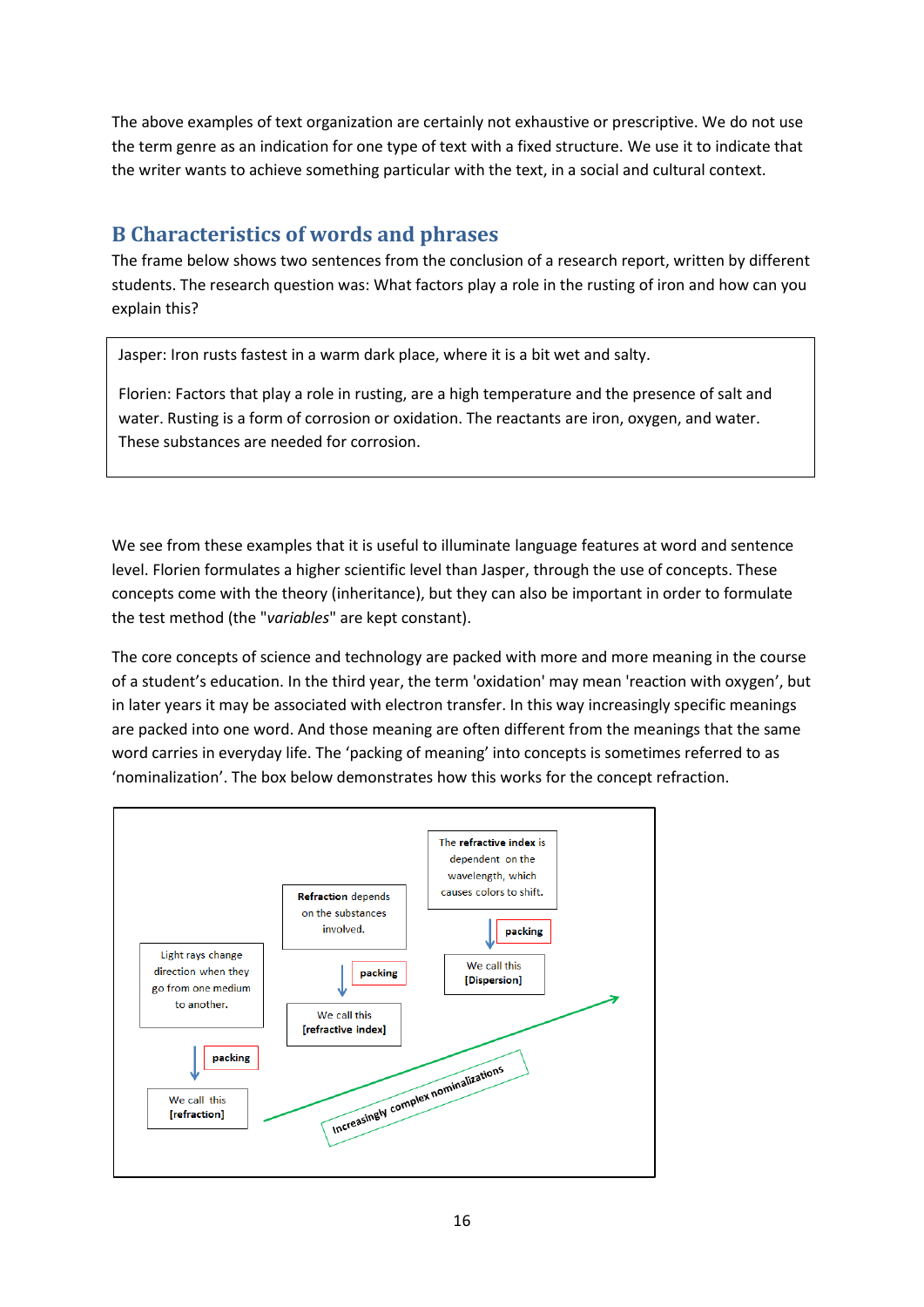You may not use the word 'nominalization' in class, but rather talk about science words or concepts. It is a word that we use as science educators among ourselves, who want to understand how our science language 'works'.

An activity that help pupils on their way up in the graph, is a small group discussion on the basis of ['concept cartoons'.](http://conceptcartoons.com/what-is-a-concept-cartoon-.html) And to ensure that students learn to express the relationships between concepts or power words the teacher can ask students to make a ['concept map'](http://web.stanford.edu/dept/SUSE/SEAL/Reports_Papers/Vanides_CM.pdf).

We can also see this as a development of 'Basic Interpersonal Communication Skills' to 'Cognitive Academic Language Proficiency'. In the previous section we have seen that teachers can provide support in a planned manner and that they can work from verbal language to written language (Gibbons, 2002). Subject teachers sometimes assume that subject language is only defined by its technical vocabulary. In the rest of this paragraph we will demonstrate that verbs and other components of subject language are also part of this 'Cognitive Academic Language Proficiency'.

### **Verbs**

Verbs are essential for a lab report. For example, they describe specific actions that need to be done during the practical (rinsing). If the student is expected to write, so that the procedure can be replicated by someone else, action verbs (in the imperative) can be used:

- **Expose** the plant to sunlight
- **- Put** about 5 boiling chips in the flask
- **Shorten** the bar to 105 cm
- **Construct** the image

And when describing observations, verbs are used in a precise way, and often consistently in a particular tense: "We **saw** that the wine was bubbling '; "We **smelle**d a sweet smell '; "the droplets from the cooling tube **felt** warm.

But there are more complicated aspects of verbs. Concepts, objects and phenomena are related to each other through verbs: 'Copper **is** a metal because it has the following features. ... It **belongs to** the semi-precious metals'. Other types of verbs have the function to attribute properties to substances, objects or phenomena: 'Copper **has** a red color'. And sometimes it is important to express changes through verbs: 'Copper **became** red'

Verbs can also be closely connected to the science domain at hand. Such verbs can easily be identified in a schoolbook.

| domain              | <b>Examples</b>                           |
|---------------------|-------------------------------------------|
| ecosystems          | to erode                                  |
| separation          | to extract, dissolve                      |
| light               | to refract, polarize                      |
| energy              | to contain, transfer, conserve, dissipate |
| digital electronics | to amplify, invert                        |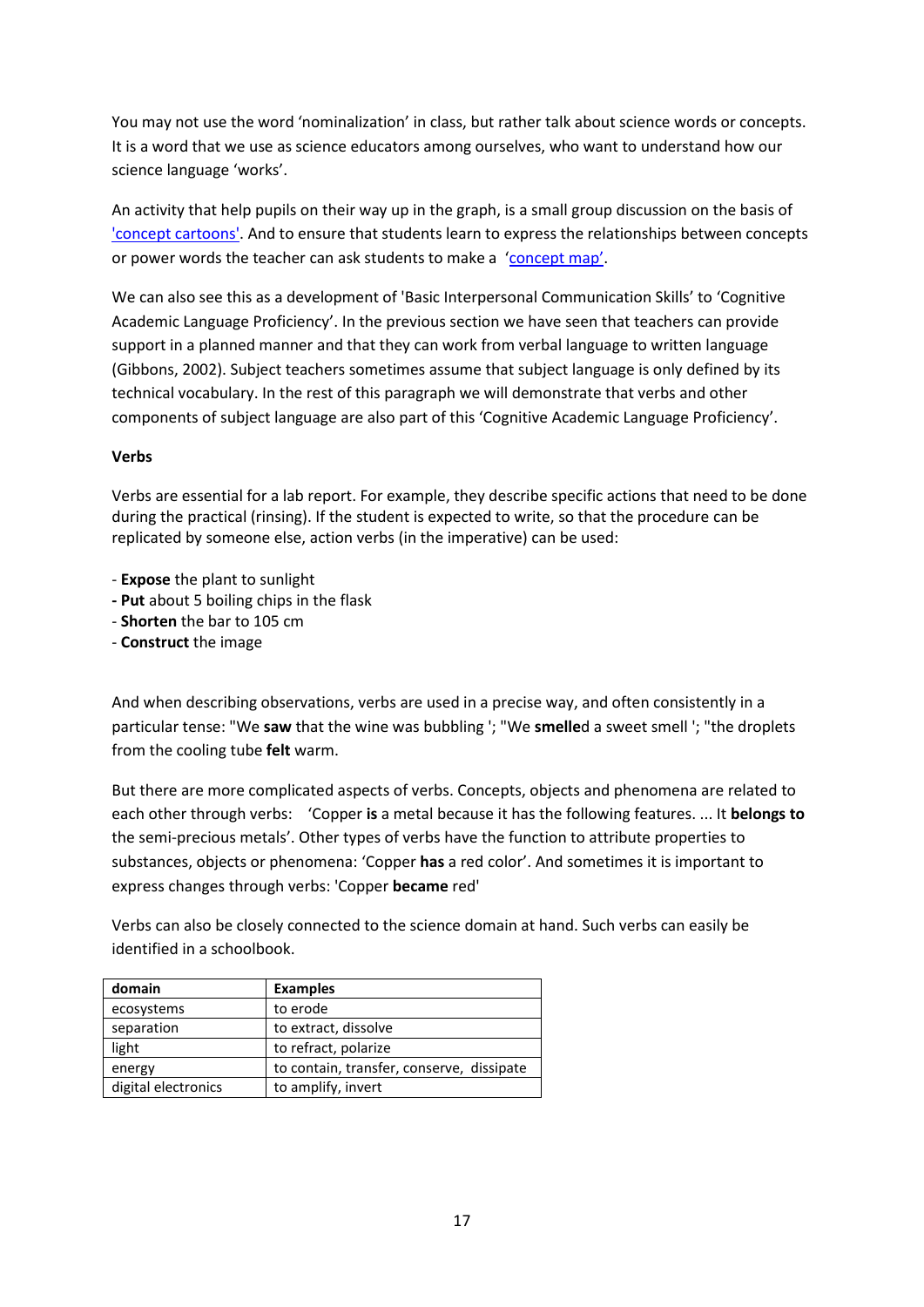### **Connective devices**

Using proper text structure, concepts and verbs does not imply that a student uses science or technology language properly. The fragment below demonstrates this. Carl, the student who wrote it, had to explain why an electric motor would spin. He does use the right words, but his explanation lacks coherence and the science is not quite right.

If the coil goes along the magnet, it will be attracted by the north pole and the coil becomes an electromagnet. When the coil has passed the magnet, it is no longer an electromagnet and then it will be attracted by the south pole.

To help a student like Carl, we need to address the science language, but not only at the level of concepts. The next section provides some ideas to do so.

Sometimes, the temporal order of things is important when describing phenomena or procedures. "**First** I saw that vapor came from the wine. **Then** there were small drops dripping down along the glass ". An alternative is to write a numbered list in which the sequence is shown. In (design and) technology texts this is particularly common.

The box below lists common 'signal words', cohesive devices that can help students make their texts 'stick together'. Most likely, they are familiar with these from English classes, but science need to help them use these words for science purposes. Can you tell, for each category, how such signal words can help in a practical report? For signal words that indicate time, we have already done so.

| 1. Time/order                                                                                                                     |
|-----------------------------------------------------------------------------------------------------------------------------------|
| firstly, in the end, in the second place, lastly, later, next, second, secondly, to begin with                                    |
| 2. Comparison/similar ideas                                                                                                       |
| in comparison, in the same way, similarly                                                                                         |
| 3. Contrast/opposite ideas                                                                                                        |
| but, despite, however, in contrast, in spite of this, nevertheless, on the other hand, still,<br>whereas                          |
| 4. Cause and effect                                                                                                               |
| as a result, because, for this reason, in consequence, in order to, since, so, so that, therefore                                 |
| 5. Examples                                                                                                                       |
| for example, for instance, such as, thus, as follows                                                                              |
| More examples can be found at the website where these examples originated from:<br>http://www.uefap.com/writing/parag/par_sig.htm |

We will give a few more examples of the use of signal words and other 'cohesive devices' to make text stick together. When phenomena are explained, and not only described, the observations are related to theoretical concepts.

Bubbling of the wine at 80 ° C **is caused by** the alcohol, which boils at that temperature. **However**, the boiling point of water is 100 ° C, **so** the water remains largely behind."

By means of the connective devices 'caused by', 'however' and 'so' an explanation unfolds.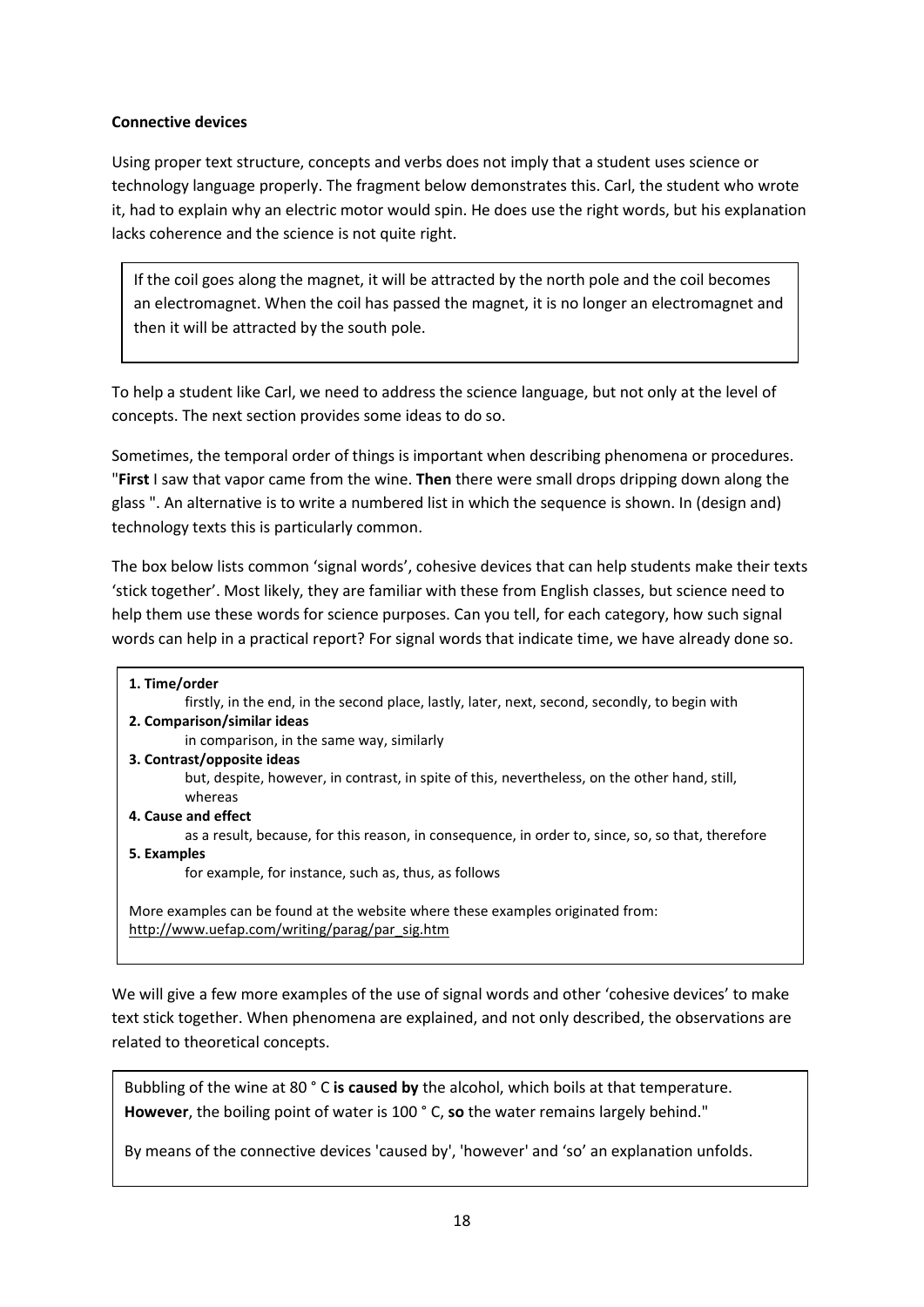Sometimes we expect from the students that their explanation uses theory at the level of particles. This should be made explicit to students: "*Explain that solids expand when heated, using a drawing of particles. Add a written explanation using the word "particles" to your drawing*.

In a conclusion of a research report, we often expect a form of inductive reasoning. Observations lead to a statement in terms of theory. Jolene for example writes: "*Magnesium powder has disappeared faster than magnesium ribbon. This is caused by a higher degree of partition, which results in larger surface area of contact with the acid. "* We call this a chain of reasoning. Such 'scientific reasoning' is increasingly valued in science education.



If we want to teach students the language of science and technology explicitly, we can learn a lot from the language used by professional scientists and engineers. Below we give an example of a chain of scientific reasoning chain by an astronomer, who has written this text for the science section of a newspaper. Can you see how the astronomer has built a coherent text? Single words (connectives) are not the only means to achieve coherence in this text, by the way.

If dwarf galaxies buzz around randomly, then we would expect that in half of the cases they circle around the main galaxy in the same direction. In the other half of the cases they would circle in the opposite direction. This is exactly what we found in our tests with the Millenium Simulation, one of the best representations of the universe. But when we looked at our sample of real galaxies, from the SDSS database…

With respect to sentence structure, it is also important to explicitly pay attention to 'standard word combinations' that are common for the domain, such as:

- **Seeds** are **dispersed**
- A **force** is **exerted**
- In the **reaction between** hydrogen and oxygen water **is formed**.
- The **voltage across** the lamp is 12 V.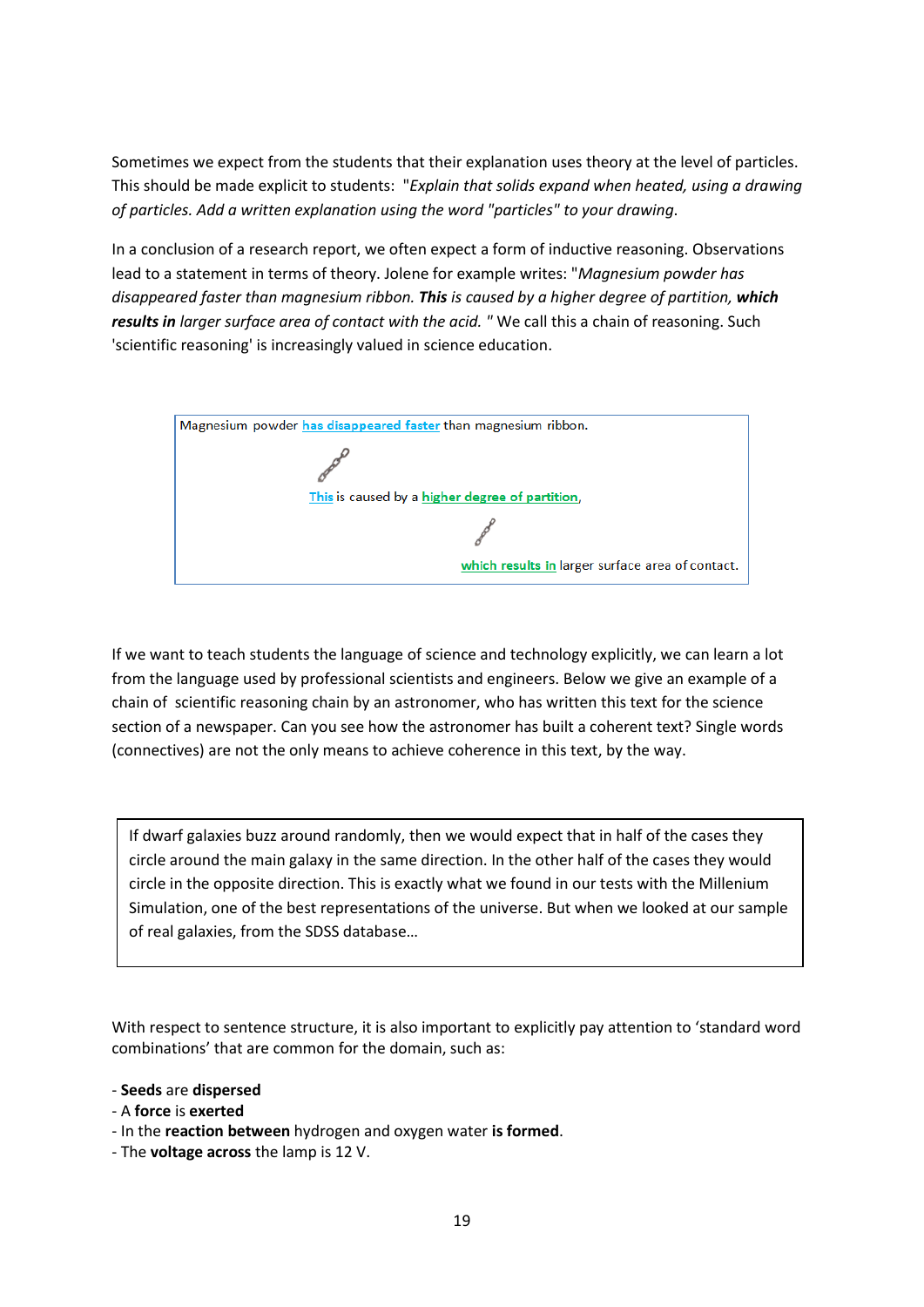## <span id="page-19-0"></span>**C Tenor**

In every text, relationships are expressed between the writer and the reader and between the writer and the content. In a design based report for a real client, for instance, the student wants to show that the design is a logical consequence of the program of requirements and that it has little to do with his personal taste. Therefore, he makes himself invisible by not using the first person ('I'). But if the teacher has asked his students to reflect on their soldering skills. Would you think the first person would be inappropriate in that case too?

*"I found it difficult to solder the joints, which you can tell from the small lumps of soldering tin"*

In science education teachers sometimes think that professional researchers do not use the first person in research publications. But in actual fact they do use this, for example, if they interpret their results. Below is an example from the leading scientific journal 'Physics Letters'.

In conclusion, We have investigated the effect of the repulsive core on the linear, third-order nonlinear, and total ACs of an exciton in a QR.

## **The relationship between the writer and the content**

Some students express their affective involvement with the content in cases in which it is not appropriate for the genre. At the end of a design based report for an imaginary client, a student wrote: "*I found it very interesting to design the bookcase writing and I've learned a lot from it* ". A furniture designer would of course not write this. In most cases it is not appropriate for the cultural context of industrial design or carpentry, so it is only natural that you give the student feedback on this. But on the other hand, you may find it important as a teacher that a student can express feelings about the contents. In that case, you may choose to ask for a reflection, separate from the main text.

Students should learn that a certain moderation of tone, a degree of certainty, is common in science and technology genres. In a research report on reaction rate of chemical reactions, for example, the writer will want to express how confident he is about his findings from the experiment. And he will write in a somewhat detached way about the content. But in an exposition about environmental pollution, a genre that we don't discuss here, often a fiery and personal tone is chosen: "*PVC is very harmful to the ecosystem, especially when it is burned. It is therefore extremely important that we use alternative plastics*". By letting students explore such differences, without imposing strict rules that are experienced as oppressive and demoralizing, students can become sensitive to such aspects of science and technology language.

## **The language of technology**

Up to this point, we have used examples from the languages of science and technology, whereby we assumed that there are similarities between those languages. However, there are differences, of course, that have to do with the different natures of the disciplines. In technology, forms of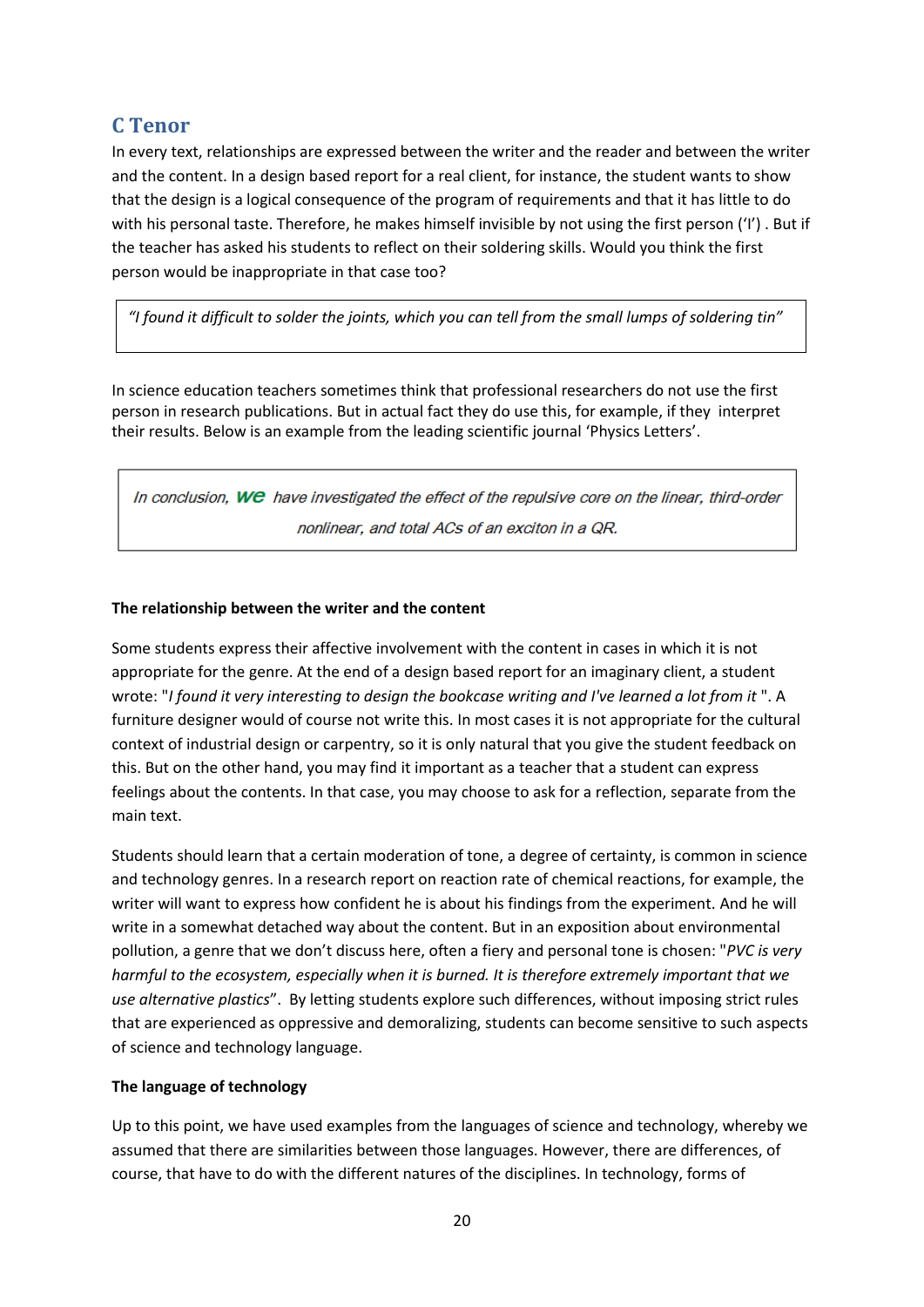knowledge exist that cannot easily be expressed in language. Think about soldering. There is a lot of feeling, a developed intuition and embodied knowledge in it. But without denying the differences, we think that technology, like the natural sciences, can be seen as a knowledge domain (de Vries, 2012) that can be studied. In the pedagogy of technology, like in science, explication of the language is often useful for students. The examples from technology in this text, hopefully illustrate this usefulness.

## <span id="page-20-0"></span>**4 The difficulty or level of language**

The teaching learning cycle , as laid out in this text, can be useful for all levels of education. But there are enormous differences in the level of science and technology language that we can expect from students. These expectations should also result in an assessment that matches the level of education. The section of the rubric on page 10, for instance, is suitable for higher levels of secondary education. Examples of language at the right level can also be found in textbooks. Publishers often coach authors of those books, to ensure that the text is appropriate for the reading skills of the targeted students. Nevertheless, students need reading support. Teachers who skip the book, or who give such elaborate explanations that students do not feel the need to read the book, run the risk that their students are not exposed to ample examples of written language, at the level that may be expected from them. The development of their subject specific language proficiency may hamper as a result.

## <span id="page-20-1"></span>**5 Wider implementation of a language sensitive pedagogy**

The teaching learning cycle can also be used for other genres, such as the argument, an answer to an open question or a narrative. You can start with this explicit pedagogy in a simple way and extend your efforts later. When teaching to answer open questions, you identify language (including graphic) qualities of an exemplary answer (stage 1). You then request the class to construct an answer to a similar question. You give feedback on the input of the students (stage 2) and thereafter you let the students write independently, based on a third question of the same type (stage 3).

This approach will work best when it is part of interdisciplinary school wide language policy. In that case, students develop their sensitivity to genres faster, because they do the same kind of analysis repeatedly, across different school subjects. In order to do that, the teachers do not only use the teaching learning cycle, but they also develop a common 'knowledge about language' . The 'practical report analysis inventory ' (Appendix 1) may serve as a starting point for such school wide developments.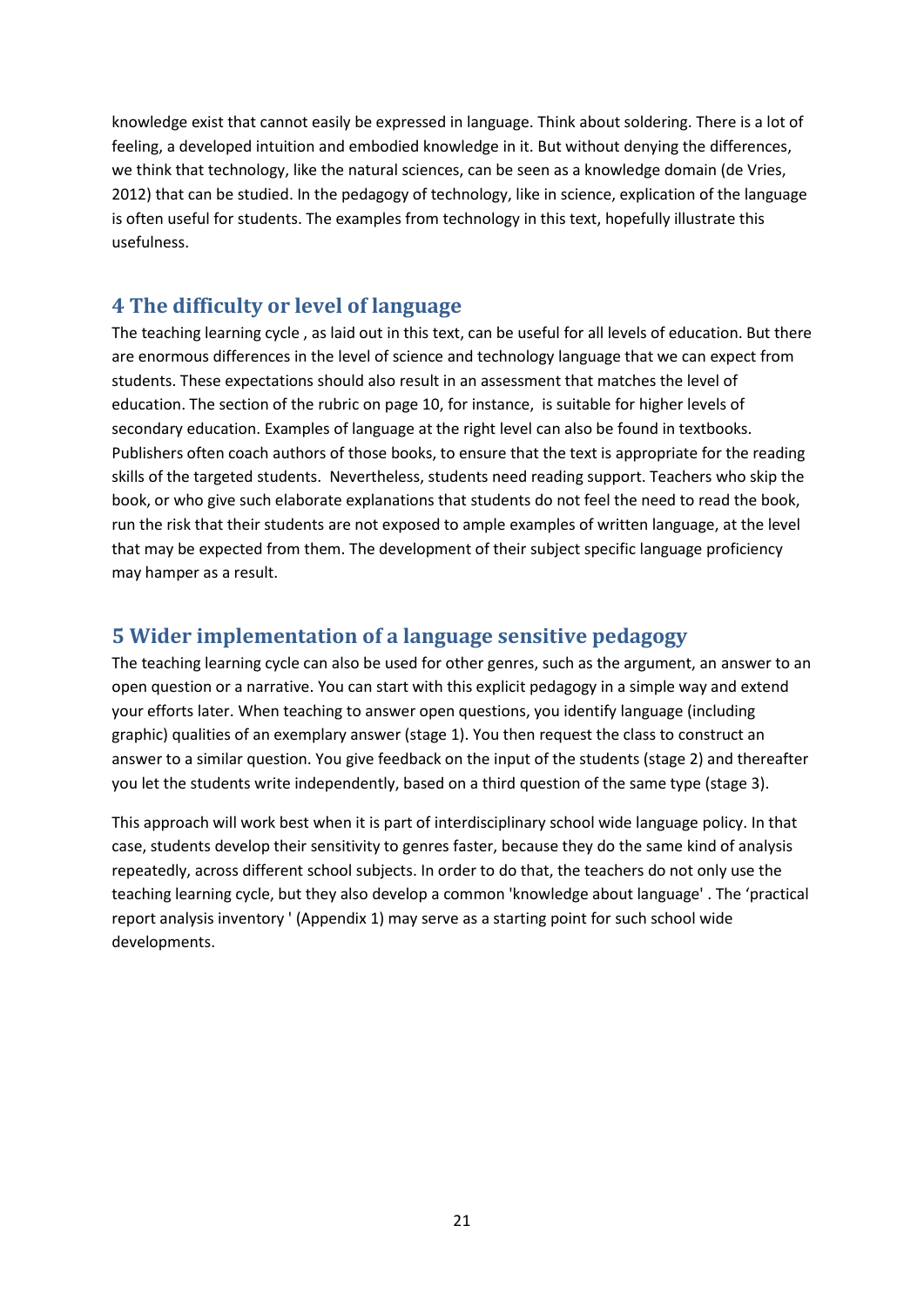# <span id="page-21-0"></span>**6 Questions**

- 1. Chapter 3 in this article describes aspects of science language that you may want to discuss with your students. Appendix 1 lists these aspects.
	- a. Which aspects of science language do you want to address in your upcoming lesson in a specific class?
	- b. Have another look at the reasons to let students write in science classes (paragraph 1). What are the most important reasons for you?
	- c. What do your colleagues in the science department think about the problems that students have with understanding and producing the language of science? What do they think about the pedagogy that is described in this article?
- 2. Choose a skills practical that you do with a class every year.
	- a. Fill in the 'practical report analysis inventory' in appendix 1.
	- b. Construct a 'writing frame' to help your students write the report.
- 3. Appendix 2 lists common genres. Row 2 of the table shows examples of 'products'. A practical report is often made up of several of these products. Which ones do you expect to see in:
	- a. A report after field work in biology
	- b. A report of a design process in technology
	- c. A research report
- 4. Have a look at a particularly well written practical report by one of your students.
	- a. How has this student made use of 'signal words'?
	- b. What other qualities do you see in this report?
- 5. In this article we zoomed in on practical reports, because they can be very rich in science and technology language. But the teaching learning cycle described in chapter 2 can also be used for other types of texts. For what texts, other than practical reports, do you think you could use (elements of) this teaching learning cycle?
- 6. What opportunities do you see to use this approach at your school, wider than science and technology subjects?
- 7. In chapter 3 we have looked at the language of science and technology in a rather analytical way. To some extent that may be nothing new for you. Chemistry teachers, for instance, commonly have a very analytical way of looking at the 'language of chemical equations'. They really value the difference between a number that is written in subscript or in superscript and they discuss this with their students at length. But in this article we have also looked at qualities of text, such as the structure of a text, signal words and conjugations, that we think are important in science and technology. How do you think about the opportunities that you have, to use such insights in science and technology language for the benefit of your students?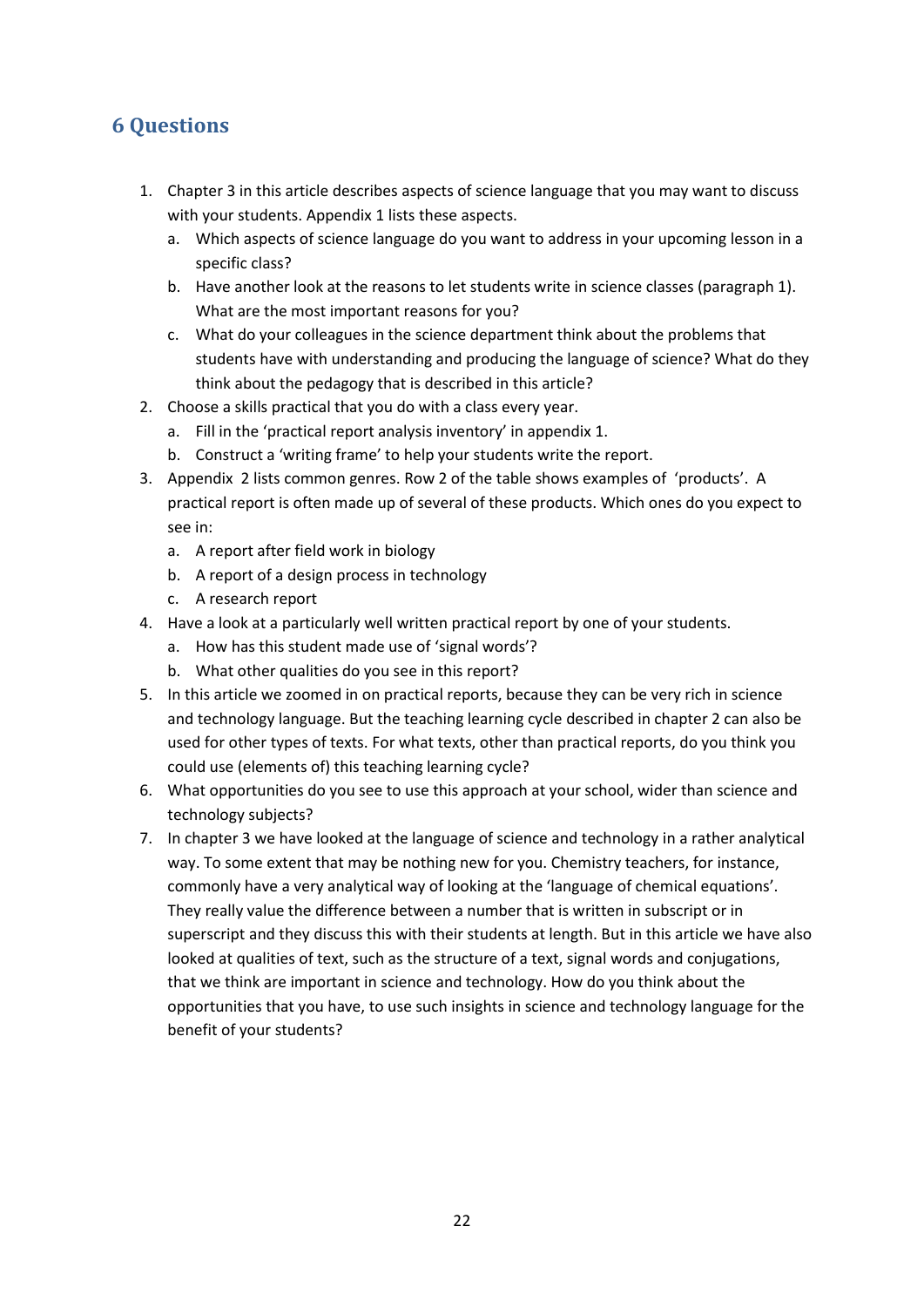# <span id="page-22-0"></span>**References and further reading**

Christie, F., & Derewianka, B. (2008). In Hyland K. (Ed.), *School discourse*. New York: Continuum.

- Ellis, R., Taylor, C., & Drury, H. (2006). University student conceptions of learning science through writing. *Australian Journal of Education, 50*(1), 6-28.
- Gibbons, P. (2002). *Scaffolding Language, Scaffolding Learning. Teaching Seceond Language Learners in the Mainstream Classroom.* Portsmouth: Heinemann
- Halliday, M.A.K. 2004. The Language of Science: Volume 5 in the Collected Works of M.A.K. Edited by J.J.Webster. London: Continuum.
- Hand, B., & Prain, V. (2012). Writing as a learning tool in science: Lessons learnt and future agendas. In B. J. Fraser, K. Tobin G. & C. J. McRobbie (Eds.), *Second international handbook of science education* (pp. 1375-1384) Springer.
- Knapp, P., & Watkins, M. (2005). *Genre, text, grammar: Technologies for teaching and assessing writing* . Sydney: UNSW Press.
- Mercer, N., Dawes, L., Wegerif, R., & Sams, C. (2004). Reasoning as a scientist: Ways of helping children to use language to learn science. *British Educational Journal, 30*(3), 359-377.
- Millar, R. (2010). Analysing practical activities to assess and improve effectiveness: The practical activity analysis inventory (PAAI). Opgeroepen op 04/18, 2013, van [http://www.york.ac.uk/media/educationalstudies/documents/research/Analysing%20practical](http://www.york.ac.uk/media/educationalstudies/documents/research/Analysing%20practical%20activities.pdf) [%20activities.pdf](http://www.york.ac.uk/media/educationalstudies/documents/research/Analysing%20practical%20activities.pdf)
- Rose, D. & Martin J. (2012). *Learning to write, reading to learn: Genre, knowledge and pedagogy in the Sydney school*. Bristol: Equinox.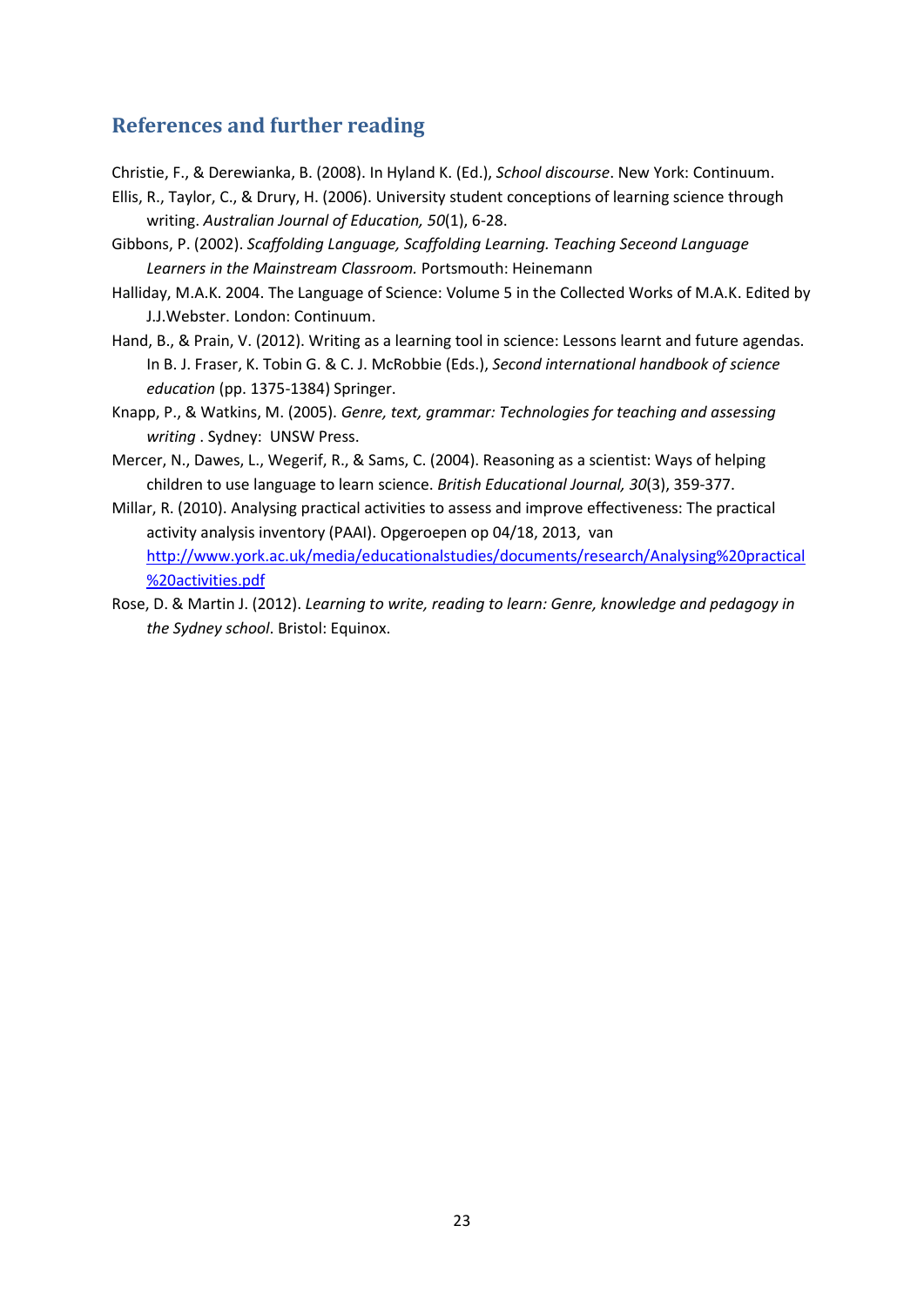# <span id="page-23-0"></span>**Appendix 1 The practical report analysis inventory (PRAI)**

This inventory is meant to stimulate science teachers to think about:

- The learning goals behind writing a specific practical report (category 1&2)
- Aspects of science language that need to be addressed (category 3).

Choices between learning goals and aspects of science language to be addressed, need to be clearly related. Consider the goal *'learn how to use a piece of scientific equipment or follow a standard practical procedure, and thereby use science language'*. This could be matched by choosing for item 3E, '*the use of scientific names for objects and materials'*.

In every category you are free to choose more than one focal point.

| 1 Goals behind the practical activity.                                                                                          |
|---------------------------------------------------------------------------------------------------------------------------------|
| By doing the practical activity, and talking about it, my students:                                                             |
|                                                                                                                                 |
| develop their knowledge and understanding of the natural world, in language that belongs to science.                            |
| learn how to use a piece of scientific equipment or follow a standard practical procedure, and thereby use<br>science language. |
| $\Box$ develop their understanding of the scientific approach to enquiry, in language that belongs to science.                  |
| (Millar, 2009 p.7)                                                                                                              |
| 2 Goals behind writing the practical report.                                                                                    |
|                                                                                                                                 |
| By means of writing the report, the goals that are ticked above, are further pursued. Additionally, writing the<br>report:      |
|                                                                                                                                 |
| $\Box$ helps my students to remember the things that I want them to learn.                                                      |
| $\Box$ helps my students to gain insight in their own learning process.                                                         |
| $\Box$ helps me as a teacher to gain insight in students' learning.                                                             |
| $\Box$ helps my students to learn to write a kind of science text that exists in the world outside school, such as a            |
|                                                                                                                                 |
|                                                                                                                                 |
| (e.g. a report of field work, a research report, a report of a maintenance activity in engineering, an instruction              |
| manual for operating equipment)                                                                                                 |
|                                                                                                                                 |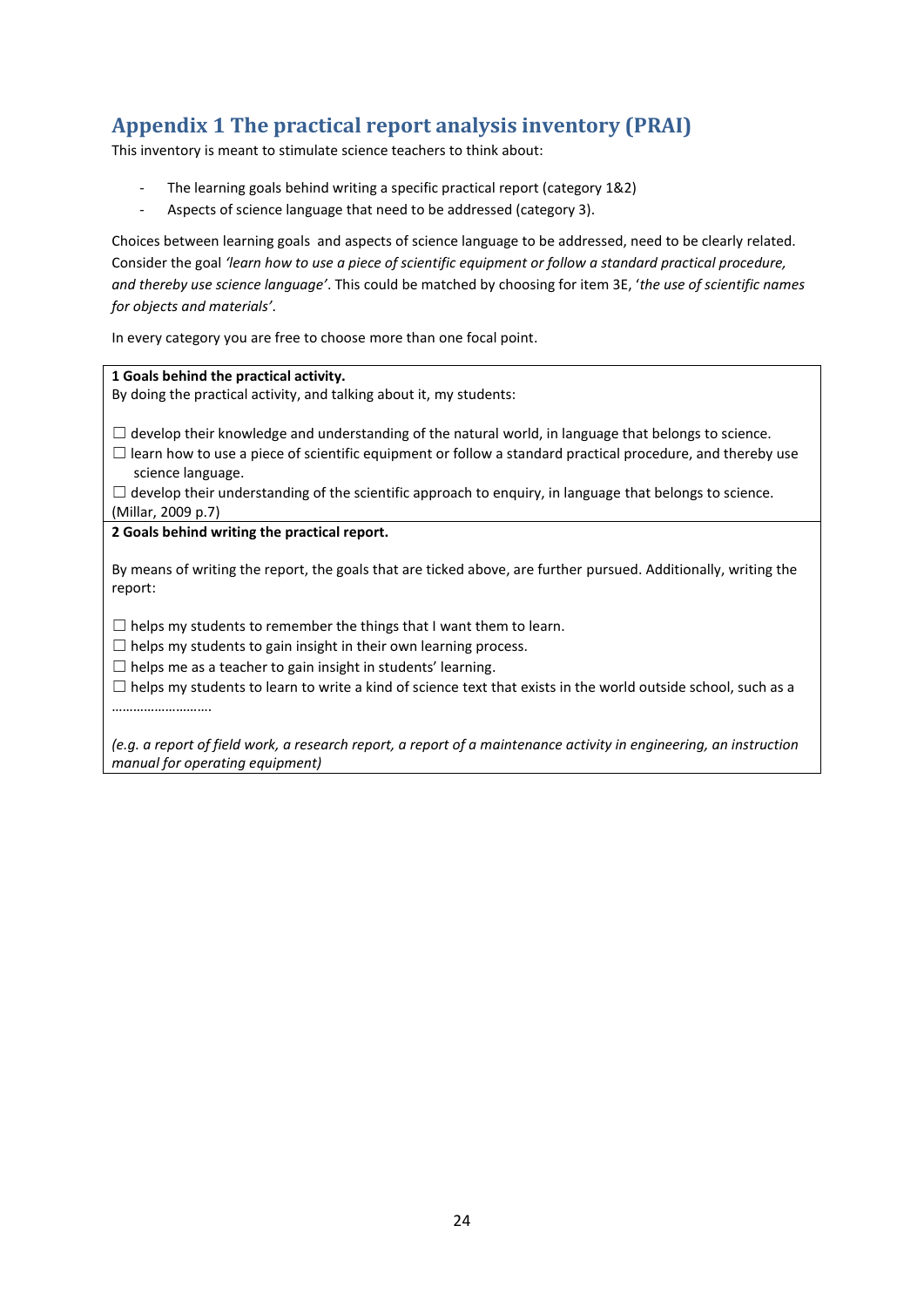| 3) Aspects of science language.                                         |                                                                                                                       |  |  |  |  |
|-------------------------------------------------------------------------|-----------------------------------------------------------------------------------------------------------------------|--|--|--|--|
|                                                                         | Choose aspects of science language to support your students, for a particular practical report. Your choice depends   |  |  |  |  |
|                                                                         | on what you have ticked above. Instead of just ticking, you may want to prioritize: 3= very important for this        |  |  |  |  |
|                                                                         | practical report, 2 =medium 1= a little important, 0 = unimportant at this moment in my teaching of science           |  |  |  |  |
| language.                                                               |                                                                                                                       |  |  |  |  |
|                                                                         | $\Box$ A Lext organization, expressed in sub headings, that fits the goals behind writing the text.                   |  |  |  |  |
|                                                                         | Subheadings are ;;                                                                                                    |  |  |  |  |
|                                                                         | Genres that can be used under the subheadings, are: , ,                                                               |  |  |  |  |
|                                                                         |                                                                                                                       |  |  |  |  |
|                                                                         | $\Box$ B A combination of text, graphic representations and formulas that is consistent with the goals behind         |  |  |  |  |
|                                                                         | writing the text, such as                                                                                             |  |  |  |  |
|                                                                         | (e.g. a graph of temperature against time; isometric projection; a drawing showing a section of a plant cell)         |  |  |  |  |
| coherence                                                               |                                                                                                                       |  |  |  |  |
|                                                                         | $\Box$ C Coherence (or togetherness) within paragraphs, to achieve forms of scientific reasoning, argumentation,      |  |  |  |  |
|                                                                         | scientific explanations and so on.                                                                                    |  |  |  |  |
|                                                                         | Specify:                                                                                                              |  |  |  |  |
|                                                                         | (e.g. a coherent causal explanation for spinning of the rotor of an electric motor)                                   |  |  |  |  |
|                                                                         |                                                                                                                       |  |  |  |  |
| Text organization, graphics, formulas,                                  | $\Box$ D Use of words that help to make the text stick together (coherent), such as 'signaling words' (because;       |  |  |  |  |
|                                                                         | therefore; also; firstly; etc)                                                                                        |  |  |  |  |
|                                                                         |                                                                                                                       |  |  |  |  |
|                                                                         | $\Box$ E The use of nominalizations (or concepts). Meaning that is packed into those words. Concepts may be           |  |  |  |  |
|                                                                         | useful to express the content of the topic or to refer to science methods and procedures. The use of scientific       |  |  |  |  |
|                                                                         | names for objects and materials.                                                                                      |  |  |  |  |
|                                                                         | Specify:                                                                                                              |  |  |  |  |
|                                                                         | (e.g. frequency; photosynthesis)                                                                                      |  |  |  |  |
| Aspects of words                                                        | $\Box$ F The difference between meanings of words in daily life and in science, and the difference in meanings        |  |  |  |  |
|                                                                         | between domains within science. Specify:                                                                              |  |  |  |  |
|                                                                         | (e.g. the word neutral in this topic has to do with acidity, not with charge)                                         |  |  |  |  |
|                                                                         | $\Box$ G The use of verbs that belong to the topic, or that refer to method and procedure, such as                    |  |  |  |  |
|                                                                         | (e.g. nitrify; react; refract; measure; assemble)                                                                     |  |  |  |  |
|                                                                         | $\Box$ H The choice for the tense and other conjugations, such as                                                     |  |  |  |  |
|                                                                         | (e.g. I 'measured' the length, rather than 'measure' the length)                                                      |  |  |  |  |
|                                                                         | $\Box$ I The use of standard word combinations that are important to the content of the topic, or that refer to       |  |  |  |  |
|                                                                         | science methods and procedures, such as                                                                               |  |  |  |  |
|                                                                         | (e.g. Force is exerted; voltage across)                                                                               |  |  |  |  |
|                                                                         | $\Box$ J The extent to which the writer makes himself directly visible in the text, for instance by using or avoiding |  |  |  |  |
|                                                                         | 'I', or 'we', in a way that fits the genre.                                                                           |  |  |  |  |
|                                                                         | Specify:                                                                                                              |  |  |  |  |
| Language between persons                                                | (e.g. Do use 'I' in your report, because you are reflecting on what you have done and what you have learned)          |  |  |  |  |
|                                                                         | $\Box$ K Expressing of personal emotions, evaluations and judgments that fit the genre, with appropriate              |  |  |  |  |
|                                                                         | strength. Specify:                                                                                                    |  |  |  |  |
|                                                                         | (e.g. the conclusion of your report is factual. Leave your emotions out in this case)                                 |  |  |  |  |
|                                                                         | $\Box$ L Expressing one's own idea only, or demonstrating awareness of other ideas, including those that that are     |  |  |  |  |
|                                                                         | accepted in science. Specify:                                                                                         |  |  |  |  |
|                                                                         | (e.g. demonstrate to what extent your findings correspond with the science theory in your textbook)                   |  |  |  |  |
| 1.                                                                      | Chose one of the aspects that you have ticked.                                                                        |  |  |  |  |
| What would a student write if he does not yet master that aspect?<br>2. |                                                                                                                       |  |  |  |  |
| What would a student write if he does master that aspect?<br>3.         |                                                                                                                       |  |  |  |  |
| 4.                                                                      | Repeat this for two other aspects.                                                                                    |  |  |  |  |

 $\overline{\phantom{a}}$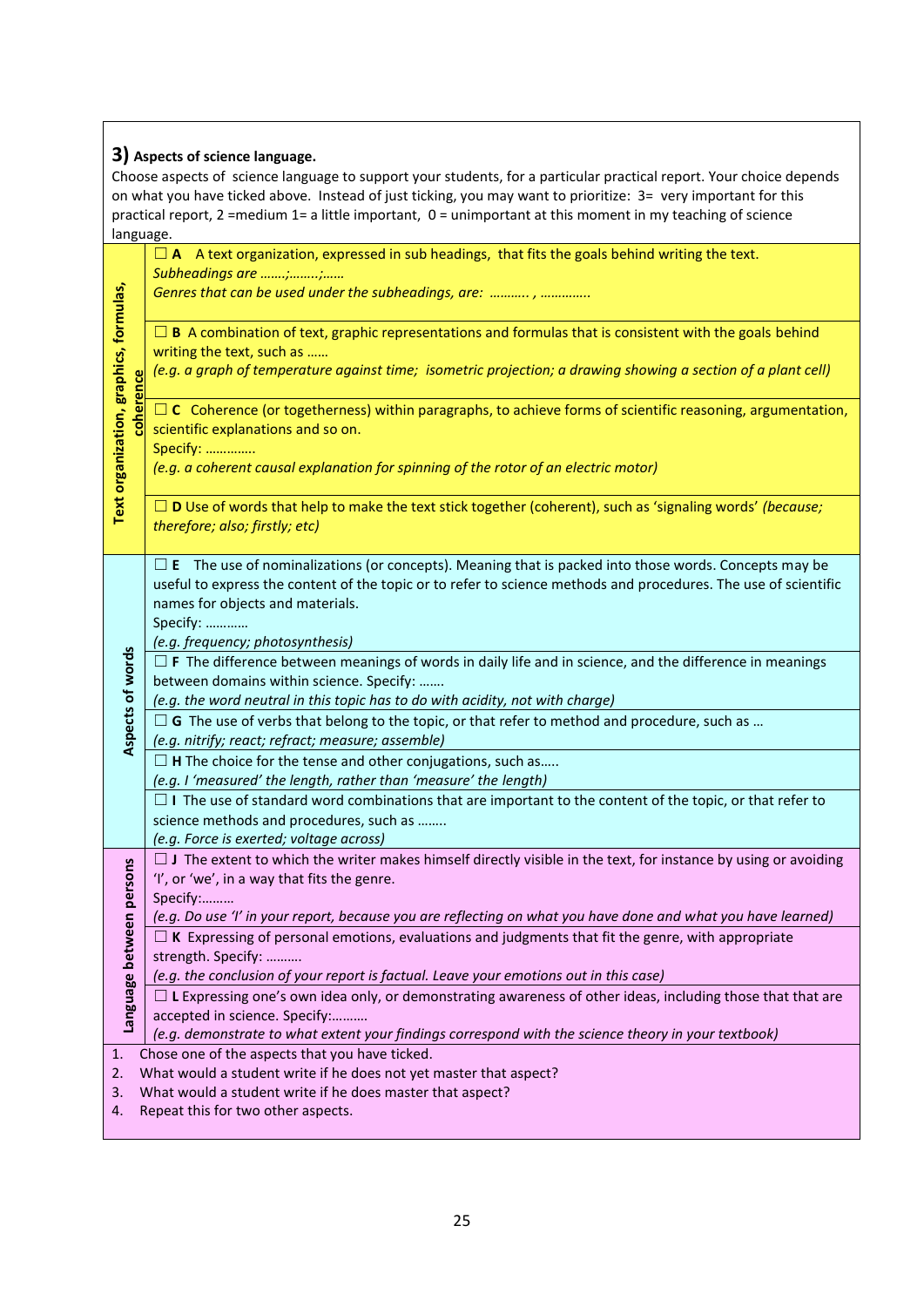# <span id="page-25-0"></span>**Appendix 2, categorization of genres (Knapp & Watkins, 2005)**



Texts are often composed of several of the above genres. This also applies to practical reports. A report of a conceptual understanding practical may consist of a 'problem', a 'procedure', a list of observations' and a 'proposition', whereby each component is constructed as outlined above.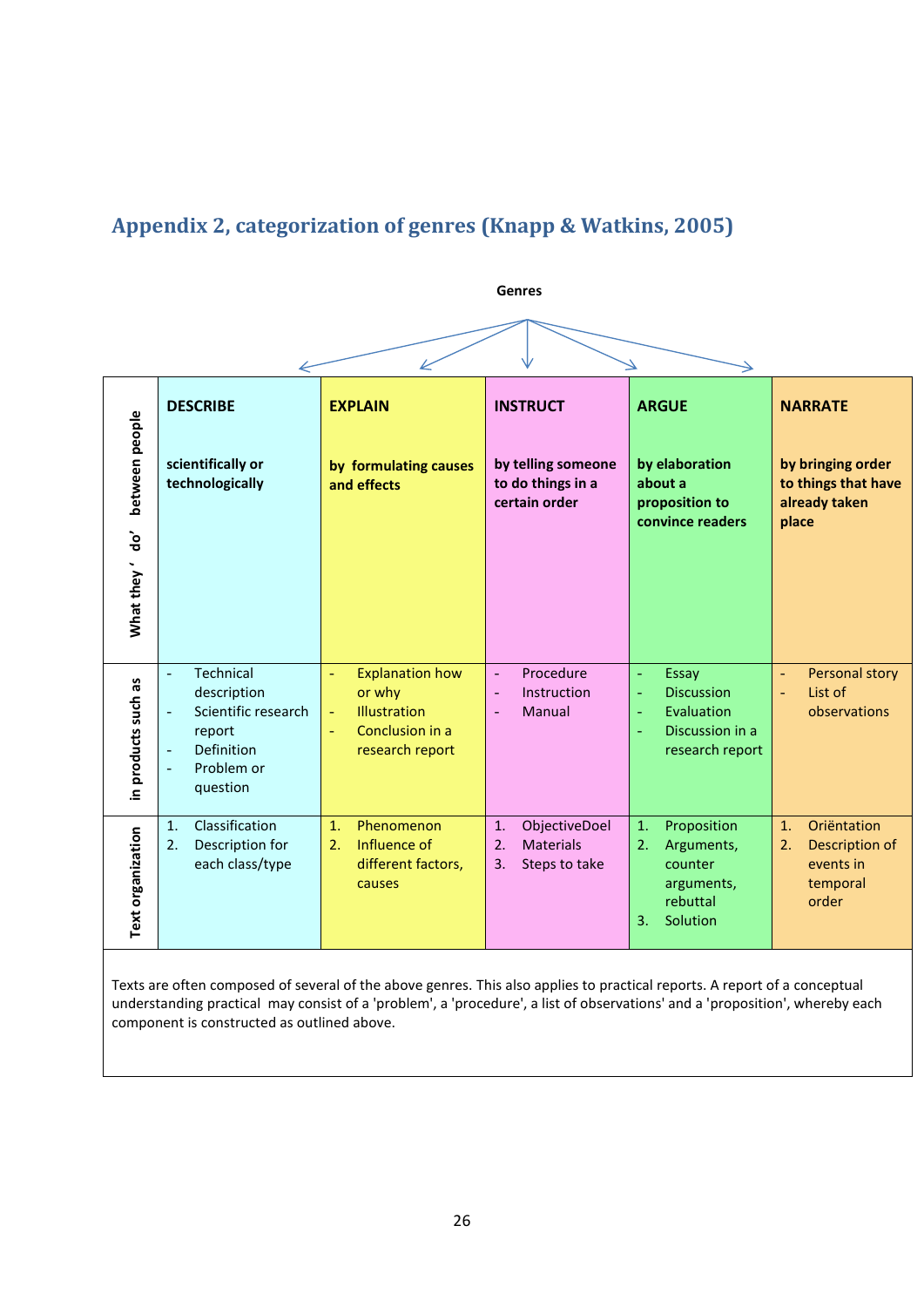# <span id="page-26-0"></span>**Appendix 3: Example of a practical report**

A report with written comments, such as the one below, can be used by a teacher in stage 1 (deconstruction).

## **Practical report series on and parallel circuits**

Jacob van Mil and Yasin Dogun Class 3b

## **Introduction**

You understand the aim of the practical

This practical is about two different kinds of circuits. A parallel circuit, and a series circuit. These circuits can be encountered in almost all electrical installations. We look at the **differences** between the two circuits when we remove one bulb. We have conducted the practical to understand the theory.



#### **Materials**

Power supply, 2 bulb holders, wiring

### **Procedure carried out**

1 One person collected the materials.

2 We connected the power supply to the mains and adjusted the Voltage to 4V.

3 We built the circuit with the correct colors of the wires.

4.We checked the circuit before we switched the power supply on.

5. [...]

You describe the **procedure** in de form of a list. This makes the stages very easy to follow. You use 'we'. As a result, the reader understands that this was your way of carrying out the practical.